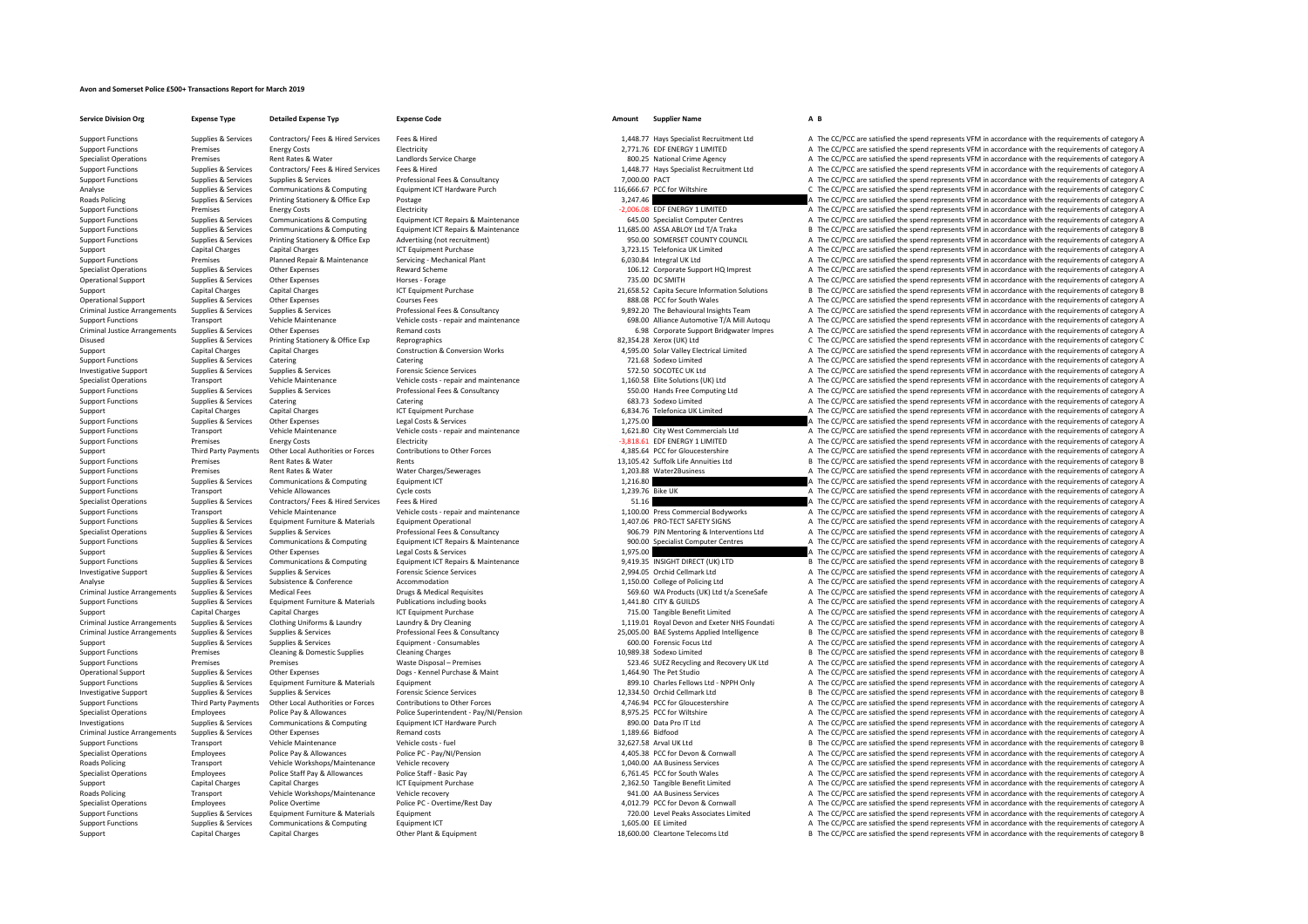Roads Policing Supplies & Services Equipment Furniture & Materials Equipment Equipment 1,212.99 CLIFTON CANVAS DEVELOPMENTS LTD A The CC/PCC are satisfied the spend represents VFM in accordance with the requirements of cat Subsistence Support Functions Support Functions Corporate Support HQ Imprest A The CC/PCC are satisfied the spend represents VFM in accordance with the requirements of category A That is a service of category A The CC/PCC Support Transport Vehicle Maintenance Vehicle crist and Vehicle costs **Functions Vehicle crist A The CC/PCC are satisfied the spend represents VFM in accordance with the requirements of category A The CC/PCC are satisfie** Specialist Operations Transport Transport Menicle Maintenance Menicle costs - repair and maintenance (Specialist Operations (UK) Ltd and A The CC/PCC are satisfied the spend represents VFM in accordance with the requiremen Criminal Justice Arrangements Supplies & Services Other Expenses Maintenance of dogs/cats Maintenance of dogs/cats SESDO Overhill Kennels & Exports A The CC/PCC are satisfied the spend represents VFM in accordance with the A The CC/PCC are satisfied the spend represents VFM in accordance with the requirements of category A Specialist Operations Supplies & Services Subsistence Subsistence Hospitality Hospitality Hospitality HOSPITALITY 10.79 Corporate Support HQ Imprest A The CC/PCC are satisfied the spend represents VFM in accordance with th Transport Vehicle Maintenance Vehicle costs ‐ repair and maintenance 1,768.33 BMW (UK) Ltd A The CC/PCC are satisfied the spend represents VFM in accordance with the requirements of category A Specialist Operations Supplies & Services Subsistence Subsistence Subsistence Subsistence Subsistence Subsistence Subsistence Subsistence Subsistence Subsistence Subsistence Subsistence Subsistence Subsistence and a servic Support Transport Vehicle Maintenance Vehicle costs fuel 31,645.38 Arval UK Ltd B The CC/PCC are satisfied the spend represents VFM in accordance with the requirements of category B Investigative Support Supplies & Services Supplies & Services Services Forencic Science Services 2,154.00 SOCOTEC UK Ltd A The CC/PCC are satisfied the spend represents VFM in accordance with the requirements of category A Support Supplies & Services Clothing Uniforms & Laundry Clothing & Uniforms - Issues Clothing & Uniforms - Issues Clothing & Uniforms - Issues 4,864.00 MONSOON MARKETING LTD A The CC/PCC are satisfied the spend represents Support Support Support Support Equipment Furniture & Materials Equipment Operational 1,873.00 Level Peaks Associates Limited A The CC/PCC are satisfied the spend represents VFM in accordance with the requirements of categ Support Functions Third Party Payments Other Local Authorities or Forces Contributions to Other Forces Contributions to Other Forces Contributions to Other Forces and the COLOC Greenshipe and relect of A467.52 PCC for Glou Support Functions Supplies & Services Supplies & Services Professional Fees & Consultancy 950.00 Kendall Kingscott Ltd A The CC/PCC are satisfied the spend represents VFM in accordance with the requirements of category A T A The CC/PCC are satisfied the spend represents VFM in accordance with the requirements of category A Specialist Operations Finance of Employees Police Pay & Allowances Police Inspector - Pay/NI/Pension/Housing Allowance 6,527.07 PCC for Wiltshire A The CC/PCC are satisfied the spend represents VFM in accordance with the r Support European Support of the Contract of the CONNECTION CONNECTION CONNECTION AND CONNECTION ATTO A CONNECTION ATTO A CONNECTION ATTO A CONNECTION ATTO OF THE CONNECTION OF THE CONNECTION OF THE CONNECTION OF THE CONNEC Third Party Payments Other Local Authorities or Forces Contributions to Other Forces contributions to Other Forces Contributions to Other Forces and the CONCLOC AGES of CACCERC AGES AUTHOR ATTE CONCERC AGES AND THE CONFORC Employees Police Pay & Allowances/Overtime Police Sergeant - Pay/OT/NI/Pension and the server than the content of the CO/PCC are satisfied the spend represents VFM in accordance with the requirements of category A and the Support Functions Premises Unplanned Repair & Maintenance Responsive Maint - Plumbing & Water 884.66 DRA Maintenance Ltd A The CC/PCC are satisfied the spend represents VFM in accordance with the requirements of category A Support Functions Supplies & Services Subsistence A Conference Accommodation a Table of the PCC for West Midlands A The CC/PCC are satisfied the spend represents VFM in accordance with the requirements of category A Specialist Operations Capital Financing Capital Financing and Reserves Direct Revenue Funding Direct Revenue Cuma<br>
Support Functions Support Purchase and Capital Premises Unplanned Repair & Maintenance Responsive Maint - I Experiment of the COPCC are satisfied the spend represents VFM in accordance with the requirements of category<br>2) Criminal Justice Arrangements Supplies & Services Other Expenses Maintenance Responsive Maint- Internal Wall A The CC/PCC are satisfied the spend represents VFM in accordance with the requirements of category A Specialist Operations Supplies & Services Communications & Computing Equipment ICT Hardware Purch and the SASA 1,547.98 INSIGHT DIRECT (UK) LTD A The CC/PCC are satisfied the spend represents VFM in accordance with the req Support Functions Transport Vehicle Maintenance Vehicle costs ‐ repair and maintenance 1,315.48 Bristol PartsPlus A The CC/PCC are satisfied the spend represents VFM in accordance with the requirements of category A Support Functions Supplies & Services Equipment Furniture & Materials Equipment Equipment Equipment Equipment Equipment Equipment Equipment Equipment Equipment (States Equipment A The CC/PCC are satisfied the spend represe Support Functions Supplies Services Contrasts Contrasts Contrasts Contrasts Contrasts Contrasts Contrasts Contrasts Contrasts Contrasts Contrasts Contrasts Contrasts Contrasts Contrasts Contrasts Contrasts Contrasts Contra Support Functions Supplies & Services Other Expenses Courses Fees Courses Fees Courses Fees Courses Fees Courses Fees Courses Fees 1,084.00 Kaplan Financial Ltd A The CC/PCC are satisfied the spend represents VFM in accord Support Functions Supplies & Services Communications & Computing Equipment ICT Hardware Purch 653.20 Data Pro IT Ltd A The CC/PCC are satisfied the spend represents VFM in accordance with the requirements of category A The Support Transport Vehicle Maintenance Vehicle costs – repair and maintenance and the Support Category and the CC/PCC are satisfied the spend represents VFM in accordance with the requirements of category A The COPCC are sa C. The CC/PCC are satisfied the spend represents VEM in accordance with the requirements of category C. Support Third Party Payments Payments to Clients Grants Voluntary Orgs Grants - Voluntary Orgs 5,354.37 Womankind Bristol Women's Therapy C A The CC/PCC are satisfied the spend represents VFM in accordance with the require Support Functions Transport Vehicle Maintenance Vehicle costs - repair and maintenance Vehicle costs - repair and maintenance and a Support Punctions Ltd A The CC/PCC are satisfied the spend represents VFM in accordance wi SOLOD Cell Pack Solutions Ltd **A** The CC/PCC are satisfied the spend represents VFM in accordance with the requirements of category A<br>51.2.5.2.5. SAEETY KLEEN LIKE THE A The CC/PCC are satisfied the spend represents VEM in Support Functions Transport Vehicle Workshops/Maintenance Vehicle Materials vehicle Materials 512.52 SAFETY KLEEN UK LTD A The CC/PCC are satisfied the spend represents VFM in accordance with the requirements of category A Specialist Operations Transport Vehicle Maintenance Vehicle costs - fuel Vehicle costs - fuel Vehicle costs - fuel 1,768.00 A The CC/PCC are satisfied the spend represents VFM in accordance with the requirements of categor Support Capital Charges Capital Charges Capital Charges Capital Charges ICT Equipment Purchase 2,775.00 Qlik Tech UK Limited A The CC/PCC are satisfied the spend represents VFM in accordance with the requirements of catego Support Functions Supplies & Services Clothine Uniforms & Laundry Clothine & Uniforms - Issues Clothine Relations (Support of the Cases of the CASCAPT) 2.250.00 Brigantes Consulting Itd A The CC/PCC are satisfied the spend Investigations Transport Vehicle Allowances Vehicle mileage allowance Vehicle mileage allowance Vehicle mileage allowance and the spend of the COM in accordance VFM in accordance with the requirements of category A The CO/ Analyse Transport Vehicle Allowances Travel fares Travel fares and the CC/PCC are satisfied the spend represents VFM in accordance with the requirements of category A Operational Support Supplies & Services Contractors/ Fees & Hired Services Fees & Hired Services Fees & Hired 344.00 DC SMITH A The CC/PCC are satisfied the spend represents VFM in accordance with the requirements of categ Specialist Operations Transport Vehicle Maintenance Vehicle costs ‐ fuel vehicle costs ‐ fuel 138.51 Corporate Support HQ Imprest A The CC/PCC are satisfied the spend represents VFM in accordance with the requirements of c Support Functions Third Party Payments Other Local Authorities or Forces Contributions to Other Forces Contributions to Other Forces and the CONCLET ACT CONCOLLET CONCLETE A The CC/PCC are satisfied the spend represents VF Support Functions Supplies & Services Equipment Furniture & Materials Equipment Equipment Equipment Equipment exterials Equipment extensive entity of the Support Punction of the Support Punction and the spend represents VF Support Capital Charges Capital Charges Construction & Conversion Fees 1,485.99 CSJ PLANNING CONSULTANTS LTD A The CC/PCC are satisfied the spend represents VFM in accordance with the requirements of category A Support Supporters Communications & Computing For Equipment ICT Hardware Purch 510.00 Vodafone Corporate Limited A The CC/PCC are satisfied the spend represents VFM in accordance with the requirements of category A Support Functions Supplies & Services Printing Stationery & Office Exp Stationery A Stationery A Stationery A The CC/PCC are satisfied the spend represents VFM in accordance with the requirements of category A Vehicle Main Support Transport Vehicle Maintenance Vehicle costs ‐ repair and maintenance Transport Transport A The CC/PCC are satisfied the spend represents VFM in accordance with the requirements of category A Transport Vehicle Maint Support Transport Vehicle Maintenance Vehicle costs – fuel 34,360.03 Arval UK Ltd B The CC/PCC are satisfied the spend represents VFM in accordance with the requirements of category B Support Functions Employees Indirect Employee Expenses Direct Medical Intervention Direct Medical Intervention<br>Support Functions Supplies & Services Medical Fees Brugs & Medical Requisites Drugs & Medical Requirements of c Support Functions Support Functions Support Functions Support Text Oriental Text A The CC/PCC are satisfied the spend represents VFM in accordance with the requirements of category A The CC/PCC are satisfied the spend repr Criminal Justice Arrangements Supplies & Services Contractors/Fees & Hired Services Fees & Hired Services Fees & Hired Services Fees & Hired Services Fees & Hired Services Fees & Hired Services Fees & Hired Services Fees & Investigative Support Support Support Support Support Support Support Pathologists reports 2,612.00 DR BN PURDUE A The CC/PCC are satisfied the spend represents VFM in accordance with the requirements of category A Local Policing Transport Vehicle Allowances Vehicle mileage allowance 264.44 2 264.44 A The CC/PCC are satisfied the spend represents VFM in accordance with the requirements of category A Dealing with the Public Supplies & Services Other Expenses Courses Courses Fees Courses Fees Courses Fees Courses Fees Courses Fees 672.50 College of Policing Ltd A The CC/PCC are satisfied the spend represents VFM in acco Operational Support Supplies & Services Clothing Uniforms & Laundry Clothing & Louis Content Content Content Content Content Content Content Content Content Content Content Content Content Content Content Content Content C Supplies the Supplies Courses Fees 2,000,00 ATOS IT Services Uk Itd A The CC/PCC are satisfied the spend represents VFM in accordance with the requirements of category A Supplies & Services Communications & Computing Equipment ICT Regairs & Maintenance 73.756.54 IBM (United Kingdom) Ltd C The CC/PCC are satisfied the spend represents VFM in accordance with the requirements of category C Support Functions Supplies & Services Medical Fees Drugs & Medical Requisites Drugs & Medical Requisites Drugs & Medical Requisites Drugs & Medical Requisites Services Ltd A The CC/PCC are satisfied the spend represents VF Investigative Support Support Support Supports Medical Fees Pathologists reports Pathologists reports 2,612.00 DR BN PURDUE A The CC/PCC are satisfied the spend represents VFM in accordance with the requirements of categor Support Functions Supplies & Services Communications & Computing Equipment ICT equipment ICT 41,554.44 Telefonica UK Limited B The CC/PCC are satisfied the spend represents VFM in accordance with the requirements of catego Supplies & Services Communications & Computing Equipment ICT Repairs & Maintenance 16,946.04 Softcat Limited 16,946.04 Softcat Limited B The CC/PCC are satisfied the spend represents VFM in accordance with the requirements Support Functions Premises Premises Rent Rates & Water Water Charges/Sewerages Water Mater Charges/Sewerages 1,312.79 Water2Business A The CC/PCC are satisfied the spend represents VFM in accordance with the requirements o Criminal Justice Arrangements Supplies & Services Supplies & Services Professional Fees & Consultancy Professional Fees & Consultancy 2.587.50 Havs Specialist Recruitment Ltd A The CC/PCC are satisfied the spend represents Support Functions Supplies & Services Other Expenses Courses Fees Courses Fees Courses Fees Provides Courses Fees 995.00 The Investigator A The CC/PCC are satisfied the spend represents VFM in accordance with the requireme Investigations Supplies & Services Communications & Computing Equipment ICT Consumables 2,354.00 Data Pro IT Ltd A The CC/PCC are satisfied the spend represents VFM in accordance with the requirements of category A Support Transport Vehicle Hire Vehicle Enters and Mehicle Costs 758.80 Scot Group Ltd A The CC/PCC are satisfied the spend represents VFM in accordance with the requirements of category A The CC/PCC are satisfied the spend Planned Repair & Maintenance CCTV CCTV 2,712.22 Sovereign Fire & Security Ltd A The CC/PCC are satisfied the spend represents VFM in accordance with the requirements of category A Support Functions Tunglenger Serventions Premises Unplanned Repair & Maintenance Responsive Maintenes Premises Maintenance Support Premises Unplanned Repair & Maintenance Maintenance of The CC/PCC are satisfied the spend r Support Capital Charges Capital Charges Construction & Conversion Works 63,400.80 Sovereign Fire & Security Ltd C The CC/PCC are satisfied the spend represents VFM in accordance with the requirements of category C Support SUPPORT SUPPORT SUPPORT SUPPORT OF SUPPORT OF SUPPORT SUPPORT OF SERVICES A The CC/PCC are satisfied the spend represents VFM in accordance with the requirements of category A The CC/PCC are satisfied the spend represents Analyse Supplies & Services Equipment Furniture & Materials Equipment 2,645.88 SELECTAMARK SECURITY SYSTEMS PLC A The CC/PCC are satisfied the spend represents VFM in accordance with the requirements of category A Specialist Operations Supplies & Services Communications & Computing Equipment ICT Hardware Purch 1547.98 INSIGHT DIRECT (UK) LTD A The CC/PCC are satisfied the spend represents VFM in accordance with the requirements of c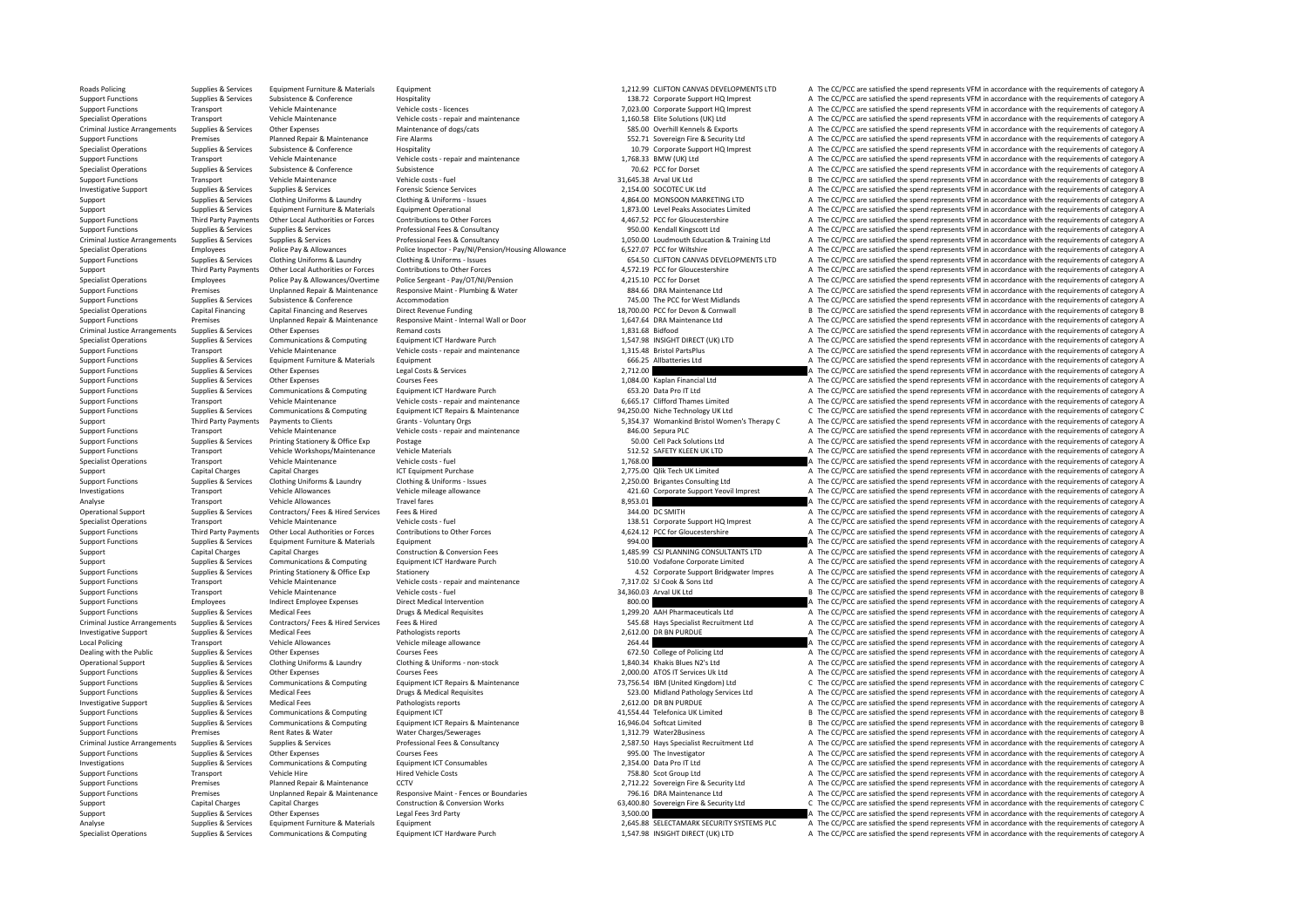Specialist Operations Transport Vehicle Allowances Travel fares Travel fares Travel fares Travel fares Travel fares Travel fares 130.70 A The CC/PCC are satisfied the spend represents VFM in accordance with the requirement Premises Planned Repair & Maintenance Repairs & Maint General 748.00 Good Riddance Pest Control Ltd A The CC/PCC are satisfied the spend represents VFM in accordance with the requirements of category A The Crime of the spe Investigative Support Supplies & Services Supplies & Services Forensic Science Services Forensic Science Services Forensic Science Services 12,749.50 Orchid Cellmark Ltd B The CC/PCC are satisfied the spend represents VFM Investigative Supplies Manuform of the comples and the comples of the control of Forensic Science Services (PCC) are saided the spend represents VFM in accordance with the requirements of category A<br>
Support Functions Supp Supplies & Services Equipment Furniture & Materials Equipment Cleaning & Materials Materials Equipment Cleaning & Materials 648.00 GMK Ltd A The CC/PCC are satisfied the spend represents VFM in accordance with the requirem nestigative Supplies & Services Communications & Computing Equipment ICT Hardware Purch Supplies and the CONCC are satisfied the spend represents VFM in accordance with the requirements of category A Support Premises Rent Rates & Water and Landlords Service Charge 1,094.75 Kingsmead of Bath A The CC/PCC are satisfied the spend represents VFM in accordance with the requirements of category A The COPCC are satisfied the Support Capital Charges Capital Charges Capital Charges Capital Charges Capital Charges Vehicle Conversions 2,003.70 Halls Electrical Ltd A The CC/PCC are satisfied the spend represents VFM in accordance with the requireme Support Premises Energy Costs Energy Costs Electricity Electricity Electricity Electricity 6,747.72 EDF ENERGY 1 LIMITED A The CC/PCC are satisfied the spend represents VFM in accordance with the requirements of category A Specialist Operations Supplies Services Communications & Computing Telephone Calls 568.82 Vodafone Corporate Limited A The CC/PCC are satisfied the spend represents VFM in accordance with the requirements of category A Roads Policing Supplies & Services Printing Stationery & Office Exp Advertising (not recruitment) 750.00 Firstcar Ltd A The CC/PCC are satisfied the spend represents VFM in accordance with the requirements of category A Support Functions Supplies & Services Contractors/ Fees & Hired Services Fees & Hired Services Fees & Hired Services Fees & Hired Services Fees & Hired Services Fees & Hired Services Fees & Hired 550.00 Hands Free Computin Support Functions Supplies & Services Equipment Functive & Materials Equipment Equipment Equipment and Equipment 1,245.00 A The CC/PCC are satisfied the spend represents VFM in accordance with the requirements of category Investigations Supplies & Services Supplies & Services Supplies & Services Professional Fees & Consultancy Professional Fees & Consultancy 619.41 A The CC/PCC are satisfied the spend represents VFM in accordance with the r Specialist Operations Planned Repair & Maintenance Alterations to Buildings and the Specialist Operations and the CC/PCC are satisfied the spend represents VFM in accordance with the requirements of category A The Crime Ag Investigative Support Supplies & Services Supplies & Services Forensic Science Services Forensic Science Services Forensic Science Services 1,327.50 Orchid Cellmark Ltd A The CC/PCC are satisfied the spend represents VFM i Transport Vehicle Hire Vehicle Hired Vehicle Costs Hired Vehicle Costs 1,295.00 Southwest Minibuses Ltd A The CC/PCC are satisfied the spend represents VFM in accordance with the requirements of category A The Costs 1,297, Specialist Operations Employees Police Pay & Allowances Police Sergeant - Pay/NI 4,732.15 PCC for Wiltshire A The CC/PCC are satisfied the spend represents VFM in accordance with the requirements of category A The Criminal Printing Stationery & Office Exp Postage Printing Printing Stationery A The CC/PCC are satisfied the spend represents VFM in accordance with the requirements of category A The CC/PCC are satisfied the spend represents VFM Support Functions Supplies & Services Communications & Computing Equipment ICT Hardware Purch 11,273.40 Softcat Limited B The CC/PCC are satisfied the spend represents VFM in accordance with the requirements of category B Support Functions Premises Energy Costs Electricity Electricity Electricity Electricity Electricity energy Costs Electricity energy and the controll in the spend represents VFM in accordance with the requirements of catego 1999 Investigative Support Support Support Supports Support Support Equipment Furniture & Materials Equipment Operational experiment of Category A The CC/PCC are satisfied the spend represents VFM in accordance with the re Support Functions Supplies & Services Other Expenses Courses Fees Courses Fees Courses Fees 640.00 Hands Free Computing Ltd A The CC/PCC are satisfied the spend represents VFM in accordance with the requirements of categor Support Functions Transport Vehicle Workshops/Maintenance Vehicle Materials vehicle Materials 584.85 SAFETY KLEEN UK LTD A The CC/PCC are satisfied the spend represents VFM in accordance with the requirements of category A Postage **Supplies Supplies Supplies Supplies Supplies A The CC/PCC** are satisfied the spend represents VFM in accordance with the requirements of category A Support Functions Premises Energy Costs Functions Electricity entity and the COSTS Electricity 690.15 British Gas Business (Electricity A The CC/PCC are satisfied the spend represents VFM in accordance with the requirement Specialist Operations Supplies & Services Other Expenses Licences & Orders Licences A Orders Licences & Orders Contents of category A The CC/PCC are satisfied the spend represents VFM in accordance with the requirements of Supplies & Services Contractors/ Fees & Hired Services Fees & Hired The Services Fees & Hired The Services Fees & Hired The Services Fees & Hired The Service Services The CO/PCC are satisfied the spend represents VFM in ac Specialist Operations Supplies Services Communications & Computing Equipment ICT 576.67 Vodafone Computate Computing Computing Computing Computing Computing Spendix at the spend of the spendix and represents VFM in accorda Specialist Operations Premises Premises Planned Repair & Maintenance Premises Costs 9,950.00 Solar Valley Electrical Limited A The CC/PCC are satisfied the spend represents VFM in accordance with the requirements of catego Operational Support Supplies & Services Other Expenses Dogs - Kennel Purchase & Maint Purchase A Maint 9,900.00 Timberbuild Dog Kennels A The CC/PCC are satisfied the spend represents VFM in accordance with the requirement Analyse Supplies & Services Other Expenses Late Payment Charges Late Payment Charges Late Payment Charges 20.39 EDF ENERGY 1 LIMITED A The CC/PCC are satisfied the spend represents VFM in accordance with the requirements o Support Capital Charges Capital Charges Capital Charges Additions:Non Enhanc Cn&Wk B&I 500.00 Cablecom Networking Ltd A The CC/PCC are satisfied the spend represents VFM in accordance with the requirements of category A Cr Criminal Justice Arrangements Supplies & Services Equipment Furniture & Materials Equipment Operational Equipment Operational example and the COST SPANSET LTD A The CC/PCC are satisfied the spend represents VFM in accordan Specialist Operations Supplies & Services Supplies & Services Professional Fees & Consultancy Professional Fees & Consultancy and the man and the man and the man and the man and the consultance of the COPCC are satisfied t A The CC/PCC are satisfied the spend represents VFM in accordance with the requirements of category A Support Functions Transport Vehicle Maintenance Vehicle costs ‐ repair and maintenance 1,289.26 DRIVE VAUXHALL A The CC/PCC are satisfied the spend represents VFM in accordance with the requirements of category A Support F Support Functions Supplies & Services Communications & Computing Telephone Calls Telephone Calls and the Support Calls 10,674.51 Vodafone B The CC/PCC are satisfied the spend represents VFM in accordance with the requireme Support Functions A The CC/PCC are satisfied the spend represents VFM in accordance with the requirements of category A<br>Police PC - Pav/OT/NI/Pension 2011 1714.16 PCC for Devon & Cornwall A The CC/PCC are satisfied the spe Specialist Operations Employees Police Pay & Allowances Police PC ‐ Pay/OT/NI/Pension 1,714.16 PCC for Devon & Cornwall A The CC/PCC are satisfied the spend represents VFM in accordance with the requirements of category A Support Premises Unplanned Repair & Maintenance Responsive Maint - Floor or Stairs and the Section 1955.00 N & S Flooring (Bristol) Ltd A The CC/PCC are satisfied the spend represents VFM in accordance with the requirement Equipment Functions Support Turniture A Data Limited A The CC/PCC are satisfied the spend represents VFM in accordance with the requirements of category A Support Functions Third Party Payments Other Local Authorities or Forces Contributions to Other Forces Contributions to Other Forces and the CCS CONDER DEC For Gloucestershire A The CC/PCC are satisfied the spend represent Specialist Operations Employees Police Pay & Allowances Police Inspector - Pay/NI/Pension 794.84 PCC for Devon & Cornwall A The CC/PCC are satisfied the spend represents VFM in accordance with the requirements of category Support Functions Premises Energy Costs Gas Gas 2,101.34 CORONA ENERGY RETAIL 4 LTD A The CC/PCC are satisfied the spend represents VFM in accordance with the requirements of category A The CC/PCC are satisfied the spend r Specialist Operations Employees Police Pay & Allowances Police Sergeant - Pay/NI/Pension Police Sergeant - Pay/NI/Pension 5,124.55 PCC for Dorset A The CC/PCC are satisfied the spend represents VFM in accordance with the r Specialist Operations Premises Energy Costs Electricity Electricity energy Costs Electricity 925.36 PCC for Gloucestershire C The CC/PCC are satisfied the spend represents VFM in accordance with the requirements of categor Support Third Party Payments Other I ocal Authorities or Forces Contributions to Other Forces Contributions of Other Forces and the content of the Contributions to Other Forces and a 385.64 PCC for Gloucestershire A The CC Support Capital Charges Capital Charges Capital Charges Construction & Conversion Fees 907.20 BJP Consulting Group Ltd A The CC/PCC are satisfied the spend represents VFM in accordance with the requirements of category A T SPECHIVEL ATHE CC/PCC are satisfied the spend represents VFM in accordance with the requirements of category A<br>2,152.00 Avon Armour Limited 67 A The CC/PCC are satisfied the spend represents VFM in accordance with the requ Support Capital Charges Capital Charges Construction & Conversion Works 2,152.00 Avon Armour Limited B The CC/PCC are satisfied the spend represents VFM in accordance with the requirements of category B Support Functions Supplies & Services Communications & Computing Equipment ICT Hardware Purch 2,402.40 Softcat Limited A The CC/PCC are satisfied the spend represents VFM in accordance with the requirements of category A T Transport Vehicle Maintenance Vehicle costs ‐ repair and maintenance 545.50 Carco Group Ltd A The CC/PCC are satisfied the spend represents VFM in accordance with the requirements of category A Specialist Operations Supplies & Services Other Expenses Courses Fees courses Fees 600.00 National Offender Management Servic A The CC/PCC are satisfied the spend represents VFM in accordance with the requirements of categ Support Functions Supplies & Services Equipment Functions Equipment Equipment Equipment Equipment Equipment Equipment Equipment Equipment Punctions and the CC/PCC are satisfied the spend represents VFM in accordance with t Specialist Operations Supplies & Services Communications & Communications & Communications & Communications & Communications & Communications & Communications & Communications Foujierments (CITERCOM) and Supplier and The C Support Eunctions Transport Menicle Maintenance Menicle Costs - repair and maintenance Penicle Costs and the CONCCALLE AND 1976.72 Alliance Automotive T/A Mill Autoqu A The CC/PCC are satisfied the spend represents VFM in Criminal Justice Arrangements Transport Vehicle Maintenance Vehicle costs - repair and maintenance vehicle costs - repair and maintenance vehicle costs - repair and maintenance 685.89 PCC for Devon & Cornwall A The CC/PCC Transport Vehicle Maintenance Vehicle costs - repair and maintenance 7,497.06 Clifford Thames Limited A The CC/PCC are satisfied the spend represents VFM in accordance with the requirements of category A Specialist Operations Premises Rent Rates & Water Landlords Service Charge Landlords Service Charge 2,211.06 Workman LLP A The CC/PCC are satisfied the spend represents VFM in accordance with the requirements of category A PCC Third Party Payments Payments to Clients Grants - Voluntary Orgs 16,215.00 Next Link B The CC/PCC are satisfied the spend represents VFM in accordance with the requirements of category B Support Support Support Support Support Support Support Support Support Support Support Support Support Support Support Support Support Support Support Support Support Support Support Support Support Support Support Suppor Support Transport Vehicle Workshops/Maintenance Vehicle Materials vehicle Materials 1,382.04 Alliance Automotive T/A Mill Autoqu A The CC/PCC are satisfied the spend represents VFM in accordance with the requirements of ca Support Functions Premises Rent Rates & Water Landlords Service Charge Landlords Service Charge 650.00 FPG (UK) Ltd A The CC/PCC are satisfied the spend represents VFM in accordance with the requirements of category A The Support Functions Transport Vehicle Maintenance Vehicle costs ‐ repair and maintenance vehicle costs • repair and maintenance and maintenance and a the CC/PCC are satisfied the spend represents VFM in accordance with the r Support Functions Transport Vehicle Workshops/Maintenance Vehicle Materials vehicle Materials 512.52 SAFETY KLEEN UK LTD A The CC/PCC are satisfied the spend represents VFM in accordance with the requirements of category A Supplies & Services Other Expenses Maintenance of dogs/cats Maintenance of dogs/cats 732.00 Overhill Kennels & Exports A The CC/PCC are satisfied the spend represents VFM in accordance with the requirements of category A Support Functions Premises Energy Costs Gas Gas Functions Gas 973.33 CORONA ENERGY RETAIL 4 LTD A The CC/PCC are satisfied the spend represents VFM in accordance with the requirements of category A Support Capital Charges Capital Charges Capital Charges Construction & Conversion Works Conversion Works 42,444.14 DRA Maintenance Ltd B The CC/PCC are satisfied the spend represents VFM in accordance with the requirements Third Party Payments Other Local Authorities or Forces Contributions to Other Forces (4,397.13 PCC for Gloucestershire A The CC/PCC are satisfied the spend represents VFM in accordance with the requirements of category A Third Party Payments Other Local Authorities or Forces Contributions to Other Forces and the COMEXALES AG19.76 PCC for Gloucestershire and The CC/PCC are satisfied the spend represents VFM in accordance with the requiremen Support Functions Supplies & Services Equipment Furniture & Materials Equipment Equipment 1,900.00 Cell Pack Solutions Ltd A The CC/PCC are satisfied the spend represents VFM in accordance with the requirements of category A The CC/PCC are satisfied the spend represents VFM in accordance with the requirements of category A Specialist Operations Employees Police Overtime Police PC – OT/NI/RD Police POT/NI/RD 3,960.32 PCC for Devon & Cornwall A The CC/PCC are satisfied the spend represents VFM in accordance with the requirements of category A Local Policing Supplies & Services Subsistence Subsistence Subsistence Subsistence Subsistence Subsistence 263.91 263.91 A The CC/PCC are satisfied the spend represents VFM in accordance with the requirements of category A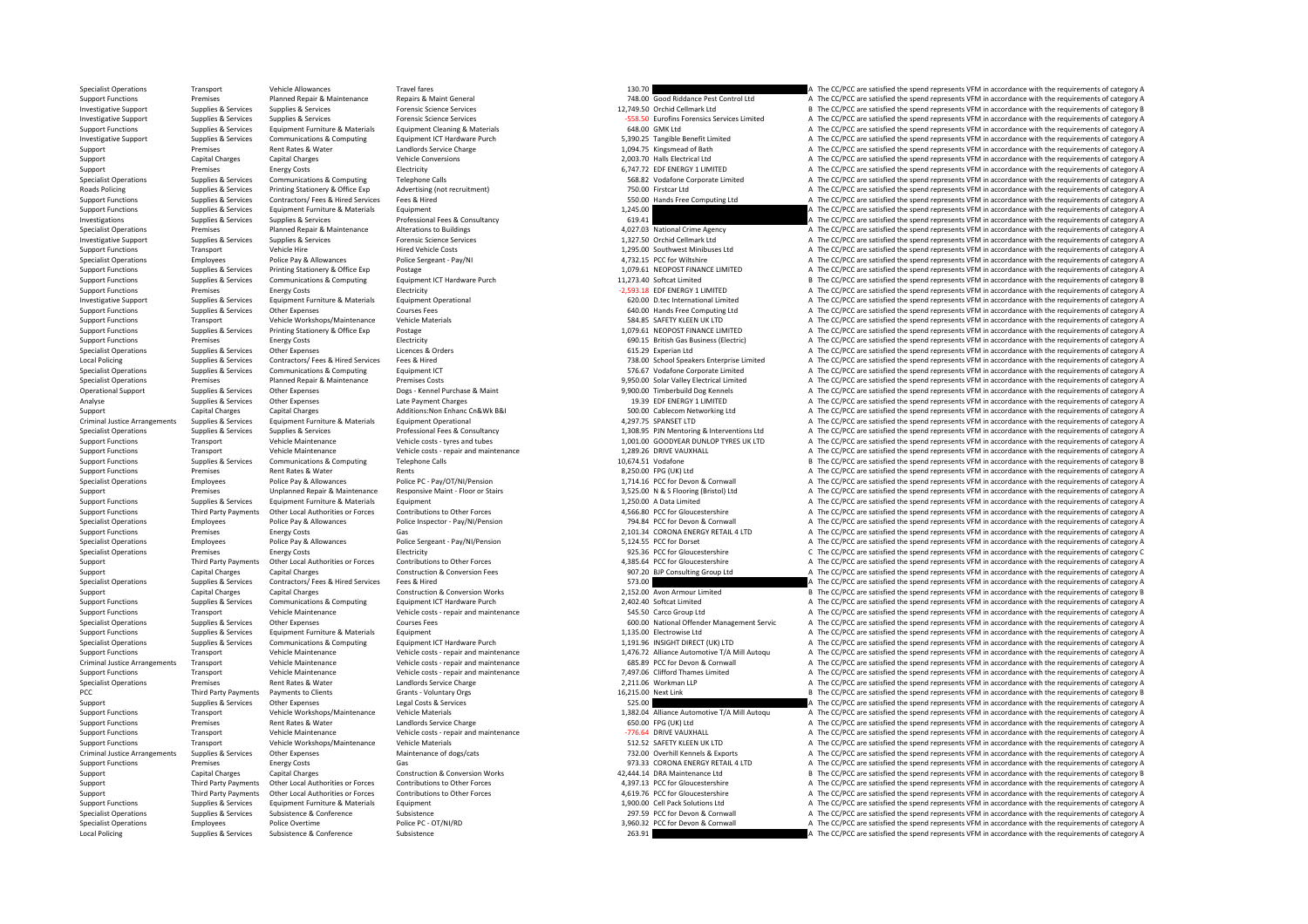Support Capital Charges Capital Charges ICT Equipment Purchase 1,287.00 Data Pro IT Ltd A The CC/PCC are satisfied the spend represents VFM in accordance with the requirements of category A

Support Functions Supplies & Services Other Expenses Courses Fees Support Functions Courses Fees 399.80 Hootsuite Inc a Support Functions A The CC/PCC are satisfied the spend represents VFM in accordance with the requireme Supplies & Services Forensic Science Services Support Support Support Support Support Support Support Support Support Support Support Support Support Support Support Support Support Support Support Support Support Support Criminal Justice Arrangements Supplies & Services Clothing Uniforms & Laundry Laundry & Dry Cleaning Manuscular Criminal Justice Arrangements Supplies & Services Clothing Uniforms & Laundry A Dry Cleaning Supplies and the Support Functions Premises Planned Repair & Maintenance Servicing - Lifts Servicing Lifts 534.00 Jackson Lift Services Ltd A The CC/PCC are satisfied the spend represents VFM in accordance with the requirements of category Experiences Rent Rates & Water Hire of Accommodation Hire of Accommodation 525.68 Landmarc Support Services Ltd A The CC/PCC are satisfied the spend represents VFM in accordance with the requirements of category A Support Analyse Supplies & Services Other Expenses Late Payment Charges Late Payment Charges Late Payment Charges Company and the CC/PCC are satisfied the spend represents VFM in accordance with the requirements of category A Support Functions Premises Energy Costs Energy Costs Electricity Electricity Electricity 1,730.36 British Gas Business (Electric) A The CC/PCC are satisfied the spend represents VFM in accordance with the requirements of c A The CC/PCC are satisfied the spend represents VFM in accordance with the requirements of category A Criminal Justice Arrangements Supplies & Services Supplies & Services Professional Fees & Consultancy Professional Fees & Consultancy 2,070.00 Hays Specialist Recruitment Ltd A The CC/PCC are satisfied the spend represents Support Functions Support Claims Concerns Controllers of the Expenses Payment of Claims 3rd Party 535.21 A The CC/PCC are satisfied the spend represents VFM in accordance with the requirements of category A Support Supplies & Services Other Expenses Legal Fees 3rd Party 7,000,000 7,000,000 A The CC/PC are satisfied the spend represents VFM in accordance with the requirements of category A Support Functions Premises Premises Rent Rates & Water Landlords Service Charge Landlords Service Charge Landlords Service Charge Landlords Service Charge Landlords Service Charge Landlords Service Charge Equirements Conce Support Functions Supplies & Services Communications & Computing Equipment ICT Consumables 2,500.00 JL Corporate Ltd A The CC/PCC are satisfied the spend represents VFM in accordance with the requirements of category A The Support Functions Supplies & Services Equipment Furniture & Materials Equipment Equipment 1,653.25 PEGASUS CATERING LTD A The CC/PCC are satisfied the spend represents VFM in accordance with the requirements of category A Investigative Supplies Manuform Supplies & Services Supplies & Services Services Forensic Science Services (For Example 2,580.00 Systems Technology Consultants Ltd A The CC/PCC are satisfied the spend represents VFM in acc B The CC/PCC are satisfied the spend represents VFM in accordance with the requirements of category B Support Functions Supplies & Services Other Expenses Legal Costs & Services Legal Costs & Services Legal Costs & Services 3,625.00 A The CC/PCC are satisfied the spend represents VFM in accordance with the requirements of Support Functions Supplies & Services Equipment Furniture & Materials Equipment Equipment Equipment 2013 Company a The CC/PCC are satisfied the spend represents VFM in accordance with the requirements of category A The Cri Subsistence with the requirements of category A Services Support HQ Imprest A The CC/PCC are satisfied the spend represents VFM in accordance with the requirements of category A The CC/PCC are satisfied the spend represent Support Functions Employees Indirect Employee Expenses Direct Medical Intervention 2000 720.00 A The CC/PCC are satisfied the spend represents VFM in accordance with the requirements of category A Investigation Support Fun Investigations Supplies & Services Other Expenses Legal Costs & Services 2,034.00 A The CC/PCC are satisfied the spend represents VFM in accordance with the requirements of category A The COST in a strategory and the requi Support Functions Premises Planned Repair & Maintenance Repairs & Maint General Repairs & Maint General 26,456.56 Integral UK Ltd B The CC/PCC are satisfied the spend represents VFM in accordance with the requirements of c Support Functions Supplies & Services Equipment Furniture & Materials Equipment<br>
Criminal Justice Arrangements Supplies & Services Other Expenses Reward Scheme Reward Scheme Reward Scheme and the CC/PCC are satisfied the s Criminal Justice Arrangements Supplies & Services Other Expenses Reward Scheme Reward Scheme 13.50 Corporate Support HQ Imprest A The CC/PCC are satisfied the spend represents VFM in accordance with the requirements of cat A The CC/PCC are satisfied the spend represents VFM in accordance with the requirements of category A Support Functions Premises Energy Costs Gas Costs Gas Contained Reproduce Servicing - Mechanical Plant Costs Communications and the CC/PCC are satisfied the spend represents VFM in accordance with the requirements of categ Support Functions Premises Planned Repair & Maintenance Servicing - Mechanical Plant 8,269.67 Integral UK Ltd A The CC/PCC are satisfied the spend represents VFM in accordance with the requirements of category A Specialist Operations Employees Police Pay & Allowances Police PC - Pay/NI/Pension Police PC - Pay/NI/Pension 4,423.32 PCC for Devon & Cornwall A The CC/PCC are satisfied the spend represents VFM in accordance with the req Support Functions Premises Rent Rates & Water Landlords Service Charge Landlords Service Charge Landlords Service Charge Landlords Service Charge Charge 4,204.47 GVA Grimley Ltd Client A/C re A The CC/PCC are satisfied th Investigative Support Support Support Support Supportes Other Expenses Courses Fees Courses Fees 2,860.00 Control‐F Ltd A The CC/PCC are satisfied the spend represents VFM in accordance with the requirements of category A Support Functions Supplies & Services Communications & Computing Equipment ICT Hardware Purch 7,645.80 Tangible Benefit Limited A The CC/PCC are satisfied the spend represents VFM in accordance with the requirements of cat Supplies & Services Printing Stationery & Office Exp Postage Printing Postage 26.60 Corporate Support Yeovil Imprest A The CC/PCC are satisfied the spend represents VFM in accordance with the requirements of category A Sup Support Support Support Support Support Communications & Computing Equipment ICT 1,375.54 BRITISH TELECOMMUNICATIONS PLC A The CC/PCC are satisfied the spend represents VFM in accordance with the requirements of category A Support Functions Supplies & Services Communications & Computing Equipment ICT Software Equipment ICT Software 2,809.32 SOFTWARE BOX LTD A The CC/PCC are satisfied the spend represents VFM in accordance with the requiremen Support Functions Transport Vehicle Maintenance Vehicle costs ‐ repair and maintenance Vehicle costs – repair and maintenance Pass are are a The CC/PCC are satisfied the spend represents VFM in accordance with the requirem A The CC/PCC are satisfied the spend represents VFM in accordance with the requirements of category A Specialist Operations Supplies & Services Subsistence Subsistence Subsistence Subsistence Subsistence Subsistence Subsistence A Subsistence A The CC/PCC are satisfied the spend represents VFM in accordance with the require Support Supplies & Services Contractors/ Fees & Hired Services Fees & Hired Fees & Hired Fees & Hired Fees & Hired Expansion Contractors Contractors/ Fees & Hired Inc. Contractors Fees & Hired 6,982.72 DRA Maintenance Ltd Other Expenses Legal Costs & Services Legal Costs & Services A,000.00 A The CC/PCC are satisfied the spend represents VFM in accordance with the requirements of category A The CC/PCC are satisfied the spend represents VFM Support Functions Supplies & Services Communications & Computing Foundment ICT Software 1,600.00 Hootsuite Inc A The CC/PCC are satisfied the spend represents VFM in accordance with the requirements of category A Support Capital Charges Capital Charges Capital Charges Construction & Conversion Works 35,000.00 Midas Construction Ltd B The CC/PCC are satisfied the spend represents VFM in accordance with the requirements of category B Equipment equipment and the COVEC are satisfied the spend represents VFM in accordance with the requirements of category A Support Functions Supplies & Services Printing Stationery & Office Exp Postage 3,650.00 Neopost Ltd 3,650.00 Neopost Ltd A The CC/PCC are satisfied the spend represents VFM in accordance with the requirements of category A Support Support Supporters Other Expenses Legal Costs & Services Costs A The CALLES A The CC/PCC are satisfied the spend represents VFM in accordance with the requirements of category A PCC Third Party Payments Payments of Clients Grants - Voluntary Orgs Grants - Voluntary Orgs Crants - Voluntary Orgs 1,000.00 Unseen (UK) A The CC/PCC are satisfied the spend represents VFM in accordance with the requireme Criminal Justice Arrangements Supplies & Services Contractors/ Fees Alired Services Fees & Hired Services Fees & Hired Services Fees & Hired Services Fees & Hired Services Services Services Services Controllectors Services Support Functions Third Party Payments Other Local Authorities or Forces Contributions to Other Forces Contributions of Content Forces and the COC Giovestershire A The CC/PCC are satisfied the spend represents VFM in accor Support Functions Transport Vehicle Workshops/Maintenance Vehicle Materials vehicle Materials Vehicle Materials Vehicle Materials 1,122.00 Halls Electrical Ltd A The CC/PCC are satisfied the spend represents VFM in accorda Specialist Operations Premises Energy Costs Gas Gas Specialist Operations Premises Energy Costs Gas 511.32 CORONA ENERGY RETAIL 4 LTD A The CC/PCC are satisfied the spend represents VFM in accordance with the requirements Support Capital Charges Capital Charges Capital Charges Capital Charges ICT Equipment Purchase 2,500.00 Data Pro IT Ltd A The CC/PCC are satisfied the spend represents VFM in accordance with the requirements of category A Support Third Party Payments Other Local Authorities or Forces Contributions to Other Forces 1,195.86 GMCA – GMP A The CC/PCC are satisfied the spend represents VFM in accordance with the requirements of category A Criminal Justice Arrangements Supplies & Services Other Expenses Maintenance of dogs/cats Maintenance of dogs/cats Maintenance of dogs/cats 793.50 Overhill Kennels & Exports A The CC/PCC are satisfied the spend represents A The CC/PCC are satisfied the spend represents VEM in accordance with the requirements of category A Specialist Operations Supplies & Services Communications & Computing Equipment ICT Equipment ICT 551.77 Vodafone Corporate Limited A The CC/PCC are satisfied the spend represents VFM in accordance with the requirements of of the Control of the CONCORRECT CONTROLLET A THE CONTROLLET A THE CONTROLLET A THE CONTROLLET A THE CONTROLLET A THE CONTROLLET A THE CONTROLLET A THE CONTROLLET A THE CONTROLLET A THE CONTROLLET A THE CONTROLLET A THE CO Support Functions Supplies & Services Printing Stationery & Office Exp Postage 787.00 787.00 A The CC/PCC are satisfied the spend represents VFM in accordance with the requirements of category A Specialist Operations Employees Police Pay & Allowances Police Inspector - Pay/N/Pension/TRA 6330.28 PCC for Devon & Community Care and Fine CC/PCC are satisfied the spend represents VFM in accordance with the requirements Support Functions Supplies & Services Catering Catering Catering Catering Catering Catering Catering Support Enters are a Services Catering Catering Catering Support Enters and Detail and A The CC/PCC are satisfied the spe A The CC/PCC are satisfied the spend represents VEM in accordance with the requirements of category A Support Capital Charges Capital Charges Capital Charges Other Plant & Equipment Other Plant & Equipment Charges Other Plant & Equipment Support Charges and the Support B The CC/PCC are satisfied the spend represents VFM in Support Functions Supplies & Services Equipment Furniture & Materials Equipment Equipment 1,984.00 BOF Group Ltd A The CC/PCC are satisfied the spend represents VFM in accordance with the requirements of category A Support Functions Supplies & Services Supples & Services Professional Fees & Consultancy Professional Charles Consultancy and the COMERA Consultance of charles and the CONCES of the CONCES are satisfied the spend represent Criminal Justice Arrangements Supplies & Services Other Expenses Maintenance of dogs/cats Maintenance of dogs/cats and the Supplies and the CC/PCC are satisfied the spend represents VFM in accordance with the requirements Analyse Employees Police Staff Pay & Allowances Staffing Agency Staffing Agency State and the CONCLICE Agency 27,800.18 Matrix SCM Ltd B The CC/PCC are satisfied the spend represents VFM in accordance with the requirements Criminal Justice Arrangements Supplies & Services Other Expenses Maintenance of dogs/cats Maintenance of dogs/cats and the Services of the COPCC are satisfied the spend represents VFM in accordance with the requirements of Support Functions Tunnel Support Functions and Support of Support of Tunnel Equipment of Computing Equipment ICT Repairs & Maintenance and the 17,685.00 Altia Solutions Ltd B The CC/PCC are satisfied the spend represents V Employees Police Pay & Allowances Police PC ‐ Pay/NI/Pension 4,405.38 PCC for Devon & Cornwall A The CC/PCC are satisfied the spend represents VFM in accordance with the requirements of category A Roads Policing Supplies & Services Printing Stationery & Office Exp Postage Protage 3,014.86 A The CC/PCC are satisfied the spend represents VFM in accordance with the requirements of category A The CC/PCC are satisfied th Support Functions Supplies & Services Communications & Computing Equipment ICT Software Equipment ICT Software<br>
39,174.91 Matrix SCM Ltd States and the CC/PCC are satisfied the spend represents VFM in accordance with the r Analyse Employees Police Staff Pay & Allowances Staffing Agency Staff and the Stategory B The CC/PCC are satisfied the spend represents VFM in accordance with the requirements of category B Investigative Supplies Manuform of Supplies & Services Supplies & Services Services Forensic Science Services<br>
Energy Costs Energy Costs Electricity (Electricity and the COST SALES 2000 Systems Technology Consultants Ltd A Support Functions Premises Energy Costs Electricity Electricity Electricity and the spend of the COST ENERGY 1 LIMITED A The CC/PCC are satisfied the spend represents VFM in accordance with the requirements of category A T Analyse Transport Transport Transport Allowances Transport Callo Building B The CC/PCC are satisfied the spend represents VFM in accordance with the requirements of category B A The CC/PCC are satisfied the spend represent Third Party Payments Other I oral Authorities or Forces Contributions to Other Forces and the Superinte Contribution of Other Forces and the CONSTANTION of CONCENTRATION of CALCONNA The CONSTANTION CONTRATION CONTRATION CO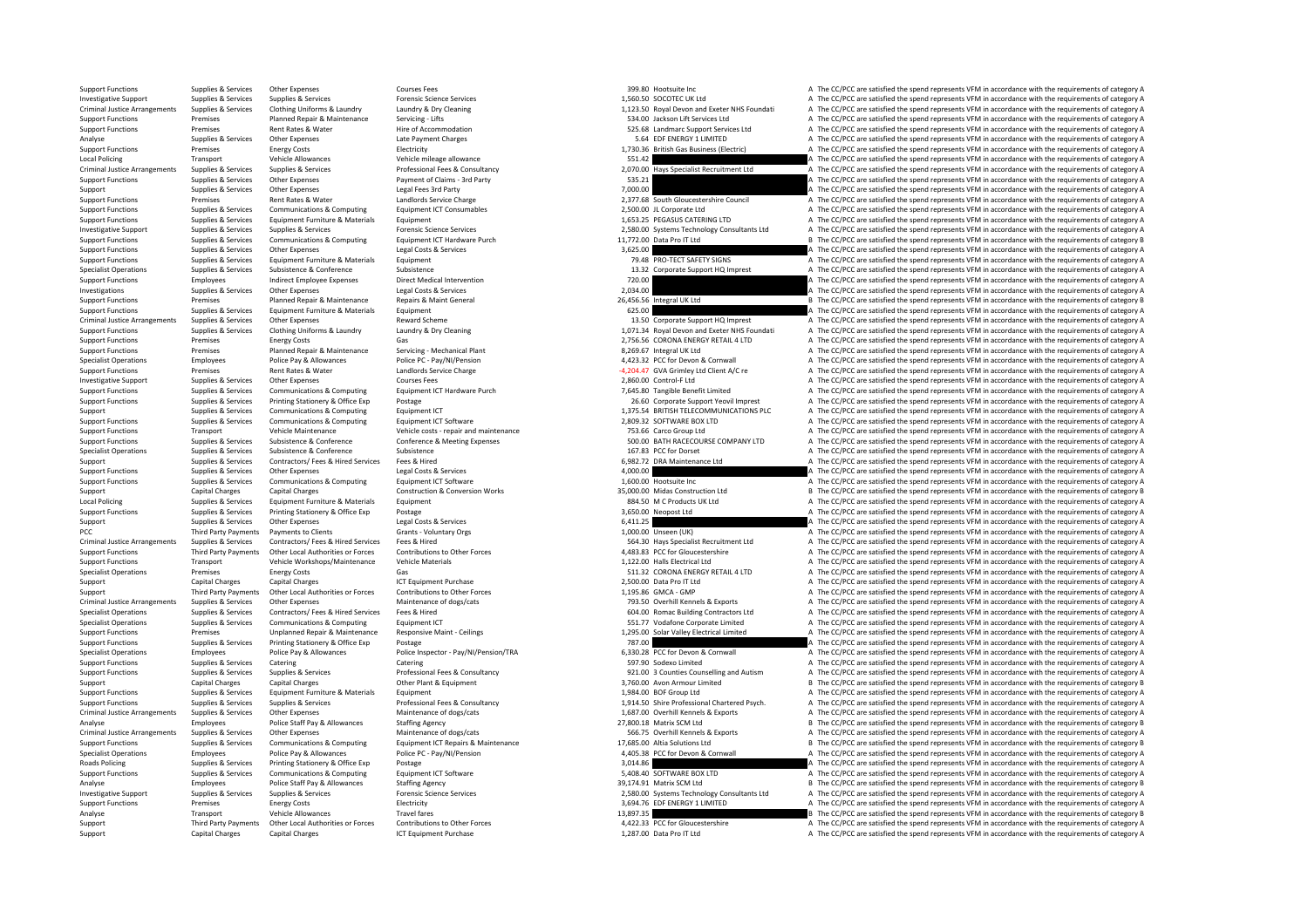Support Functions Supplies & Services Supplies & Services Professional Fees & Consultancy Professional Fees & Consultancy 1,636.00 Ridge & Partners LLP A The CC/PCC are satisfied the spend represents VFM in accordance with Transport Vehicle Maintenance Vehicle costs ‐ repair and maintenance 1,949.28 CASTROL (UK) LTD A The CC/PCC are satisfied the spend represents VFM in accordance with the requirements of category A The Criteria and the spen Support Capital Charges Capital Charges Capital Charges ICT Equipment Purchase 1,287.50 INSIGHT DIRECT (UK) LTD B The CC/PCC are satisfied the spend represents VFM in accordance with the requirements of category B Support Supplies & Services Clothing Uniforms & Laundry Clothing & Uniforms - Issues 1,997.69 MONSOON MARKETING LTD A The CC/PCC are satisfied the spend represents VFM in accordance with the requirements of category A CT E Capital Charges Capital Charges Capital Charges Capital Charges Capital Charges ICT Equipment Purchase 156,873.30 INSIGHT DIRECT (UK) LTD C The CC/PCC are satisfied the spend represents VFM in accordance with the requireme Analyse Transport Vehicle Allowances Travel fares Travel fares The CONCC are satisfied the spend represents VFM in accordance with the requirements of category B Criminal Justice Arrangements Supplies & Services Supples & Services Professional Fees & Consultancy Professional Fees & Consultancy and the state of the Service of Criminal Justice Arrangements of category A The CC/PCC ar A The CC/PCC are satisfied the spend represents VEM in accordance with the requirements of category A Support Supplies & Services Other Expenses Legal Fees 3rd Party 1,275.00 A The CC/PCC are satisfied the spend represents VFM in accordance with the requirements of category A The Critics are satisfied the spend represents Support Premises Energy Costs Function Electricity 500.96 British Gas Business (Electricity A The CC/PCC are satisfied the spend represents VFM in accordance with the requirements of category A Support Capital Charges Capital Charges Capital Charges Vehicles Purchase 18,096.63 Ford Motor Company Limited B The CC/PCC are satisfied the spend represents VFM in accordance with the requirements of category B Section C Criminal Justice Arrangements Supplies & Services Other Expenses Remand costs Remand costs Remand costs Remand costs 1,470.87 Bidfood 1,755.00 Cleveland Containers A The CC/PCC are satisfied the spend represents VFM in acc Support Support Support Support Support Equipment Furniture & Materials Equipment Operational Equipment Operational 4,755.00 Cleveland Containers A The CC/PCC are satisfied the spend represents VFM in accordance with the r Support Functions Premises Premises Rent Rates & Water Landlords Service Charge Landlords Service Charge Landlords Service Charge Charge States and the Service Charge Service Charge Service Accommodation Are a Service Acco Specialist Operations Supplies & Services Subsistence Subsistence Accommodation Accommodation Support A The CC/PCC are satisfied the spend represents VFM in accordance with the requirements of category A The CO/PCC are sat Postage experiences and Supplies A The CC/PCC are satisfied the spend represents VFM in accordance with the requirements of category A Analyse Supplies & Services Other Expenses Courses Fees Courses Fees 2,470.00 College of Policing Ltd A The CC/PCC are satisfied the spend represents VFM in accordance with the requirements of category A Specialist Operations Supplies Services Communications & Computing Equipment ICT Repairs & Maintenance 6,250.00 A The CC/PCC are satisfied the spend represents VFM in accordance with the requirements of category A The CC/P Analyse Supplies & Services Equipment Furniture & Materials Equipment Equipment 1,815.00 SELECTAMARK SECURITY SYSTEMS PLC A The CC/PCC are satisfied the spend represents VFM in accordance with the requirements of category Supplies & Services Other Expenses Corporate Support Functions Corporate Corporate Corporate Corporate A The CC/PCC are satisfied the spend represents VFM in accordance with the requirements of category A The CORPORATHING Analyse Employees Police Staff Pay & Allowances Staffing Agency Staffing Agency and the spend and the control of the CC/PCC are satisfied the spend represents VFM in accordance with the requirements of category B The CC/PC Support Functions Third Party Payments Other Local Authorities or Forces Contributions to Other Forces 4,414.70 PCC for Gloucestershire <sup>A</sup> The CC/PCC are satisfied the spend represents VFM in accordance with the requirements of category A Specialist Operations Supplies & Services Equipment Furniture & Materials Equipment Equipment Equipment Equipment<br>Support Functions Support Functions Transport Vehicle Maintenance Vehicle costs repair and maintenance vehic Support Transport Vehicle Maintenance Vehicle costs - repair and maintenance Vehicle costs - repair and maintenance and a The CC/PCC are satisfied the spend represents VFM in accordance with the requirements of category A Support Support Support Support Support Support Support Support Support Support Support Support Support Support Support Support Support Support Support Support Support Support Support Support Support Support Support Suppor Support Functions Third Party Payments Other Local Authorities or Forces Contributions to Other Forces Contributions to Other Forces and the CONCERT AUGUST A The CC/PCC are satisfied the spend represents VFM in accordance Specialist Operations Supplies & Services Subsistence Subsistence Subsistence Subsistence Subsistence 20.93 PCC for Wiltshire A The CC/PCC are satisfied the spend represents VFM in accordance with the requirements of categ Support Premises Rent Rates & Water Water Charges/Sewerages 765.27 Water2Business A The CC/PCC are satisfied the spend represents VFM in accordance with the requirements of category A Transport Premises Rent Rates & Water Support Functions Transport Vehicle Maintenance Vehicle costs tyres and tubes 3,839.65 GOODYEAR DUNLOP TYRES UK LTD A The CC/PCC are satisfied the spend represents VFM in accordance with the requirements of category A Specialist Operations Supplies & Services Subsistence Subsistence Subsistence Subsistence Subsistence Subsistence<br>
Support Functions and Devolutions and the conference and the spend represents VFM in accordance with the re Support Functions of Premises Unplanned Repair & Maintenance Responsive Maint - Electrical Area and the CONCOLL 1,350.00 Solar Valley Electrical Limited Area COPCC are satisfied the spend represents VFM in accordance with 1) Support Functions and Third Party Payments Other Local Authorities or Forces Contributions to Other Forces<br>
1) Support Functions and the contributions of the CONTECT CONTECT CONTECT CONTECT ARE CONTECT ARE CONTECT ARE<br> Support Functions Premises Energy Costs Gas Gas 10,110.19 CORONA ENERGY RETAIL 4 LTD B The CC/PCC are satisfied the spend represents VFM in accordance with the requirements of category B Disused Supplies & Services Printing Stationery & Office Exp Printing Printing 2,314.53 Xerox (UK) Ltd A The CC/PCC are satisfied the spend represents VFM in accordance with the requirements of category A Investigations Supplies & Services Equipment Furniture & Materials Equipment Operational Equipment Operational<br>
PCC 2017/17/25 Victim Support Barry Development of Development of Category B The CC/PCC are satisfied the spen B The CC/PCC are satisfied the spend represents VFM in accordance with the requirements of category B Support Functions Transport Vehicle Workshops/Maintenance Vehicle Materials • 2,249.00 Vehicle Livery Solutions Ltd A The CC/PCC are satisfied the spend represents VFM in accordance with the requirements of category A The Operational Support Supplies & Services Other Expenses Courses Fees 665.58 Red One Ltd A The CC/PCC are satisfied the spend represents VFM in accordance with the requirements of category A The CC/PCC are satisfied the spen Support Functions Premises Electricity Electricity and the Support Functions Premises A The CC/PCC are satisfied the spend represents VFM in accordance with the requirements of category A The Support of the spend represent Roads Policing Premises Premises Premises Rent Rates & Water National Non Domestic Rates National Non Domestic Rates National Non Domestic Rates and the Support Premises Council B The CC/PCC are satisfied the spend represe Support Functions Supplies & Services Equipment Furniture & Materials Equipment Repairs Equipment Repairs & Maintenance and the Same that the serves that the requirements of category A The CC/PCC are satisfied the spend re Employees Police Staff Pay & Allowances Staffing Agency Staffing Agency 2,484.00 University Hospitals Bristol NHS FT A The CC/PCC are satisfied the spend represents VFM in accordance with the requirements of category A Criminal Justice Arrangements Supplies & Services Contractors/ Fees & Hired Services Fees & Hired Services Fees & Hired Services Fees & Hired Materia Contractors Arrangements of category A Support Supplies & Services Supplies & Services Professional Fees & Consultancy 594.98 Collision Investigation & A The CC/PCC are satisfied the spend represents VFM in accordance with the requirements of category A Operational Support Supplies & Services Catering Catering Catering Catering Catering Catering Catering Catering Catering Catering Catering Catering 205.00 Corporate Support Bridgwater Impres A The CC/PCC are satisfied the Support Functions Premises Energy Costs Gas Gas Sass Sasts Sections Coronal Data Section of the CORONA ENERGY RETAIL 4 LTD A The CC/PCC are satisfied the spend represents VFM in accordance with the requirements of category Support Functions Transport Vehicle Workshops/Maintenance Vehicle Materials 584.85 SAFETY KLEEN UK LTD A The CC/PCC are satisfied the spend represents VFM in accordance with the requirements of category A Support Supplies & Services Other Expenses Legal Fees 3rd Party Collegal Fees 3rd Party Collegal Fees 3rd Party<br>
Support Functions Support Functions Supplies & Services Clothing Uniforms & Laundry Clothing & Laundry Clothi Supplies & Services Clothing Uniforms & Laundry Clothing & Uniforms - Issues Support Functions and the Support<br>
Support Travelares Travelares Travelares Travelares Travelares and the Support of the Support of the Support<br> Analyse Chicle Allowances Travel fares Travel fares Travel fares Travel fares and the CONCO are satisfied the spend represents VFM in accordance with the requirements of category A The CONCO are satisfied the spend represe Premises Planned Repair & Maintenance Alterations to Buildings and the Support The CONCES 736.47 Cablecom Networking Ltd A The CC/PCC are satisfied the spend represents VFM in accordance with the requirements of category A Support Functions Transport Vehicle Maintenance Vehicle costs – tyres and tubes 816.00 GOODYEAR DUNLOP TYRES UK LTD A The CC/PCC are satisfied the spend represents VFM in accordance with the requirements of category A The Support Functions Support Functions A The CC/PCC are satisfied the spend represents VFM in accordance with the requirements of category A The CC/PCC are satisfied the spend represents VFM in accordance with the requirement Specialist Operations Employees Police Pay & Allowances Police PC - Pay/NI/Pension Police PC - Pay/NI/Pension Police PC - Pay/NI/Pension 1,706.09 PCC for Devon & Cornwall A The CC/PCC are satisfied the spend represents VFM Specialist Operations Supplies & Services Equipment Furniture & Materials Equipment Equipment 1,512.00 Everything Branded A The CC/PCC are satisfied the spend represents VFM in accordance with the requirements of category Roads Policing Supplies & Services Printing Stationery & Office Exp Postage 2016 Postage 3,163.27 A The CC/PCC are satisfied the spend represents VFM in accordance with the requirements of category A The CC/PCC are satisfi Support Functions Supplies & Services Communications & Computing Equipment ICT Software Equipment ICT Software 500.00 SNAP SURVEYS LTD A The CC/PCC are satisfied the spend represents VFM in accordance with the requirements Support Eurotions Transport Vehicle Maintenance Vehicle costs - repair and maintenance vehicle costs - repair and maintenance vehicle costs - repair and maintenance and the COSC Vehicle Engineering Limited A The CC/PCC are Transport Vehicle Maintenance Vehicle costs ‐ repair and maintenance 604.30 Bristol PartsPlus A The CC/PCC are satisfied the spend represents VFM in accordance with the requirements of category A Disused Supplies & Services Printing Stationery & Office Exp Reprographics export and the requirements of category C The CC/PCC are satisfied the spend represents VFM in accordance with the requirements of category C Local Policing Supplies & Services Subsistence & Conference Hospitality Hospitality Hospitality A The CC/PCC are satisfied the spend represents VFM in accordance with the requirements of category A Capital Chosent A The CC Support Capital Charges Capital Charges Additions:Non Enhanc Cn&Wk B&I 2,551.38 Sovereign Fire & Security Ltd A The CC/PCC are satisfied the spend represents VFM in accordance with the requirements of category A Support Functions Transport Vehicle Maintenance Vehicle costs - repair and maintenance and maintenance 834.08 BMW (UK) Ltd A The CC/PCC are satisfied the spend represents VFM in accordance with the requirements of category A The CC/PCC are satisfied the spend represents VFM in accordance with the requirements of category A Specialist Operations Employees Police Overtime Police Pay - Overtime Police Pay - Overtime Police Pay - Overtime<br>1,166.50 A The CC/PCC are satisfied the spend represents VFM in accordance with the requirements of category Investigative Support Support Support Supporter Support Equipment 1,362.00 A The CC/PCC are satisfied the spend represents VFM in accordance with the requirements of category A Support Functions Premises Rent Rates & Water Water Charges/Sewerages A The CALL Mater2Business A The CC/PCC are satisfied the spend represents VFM in accordance with the requirements of category A Support Functions Supplies & Services Supplies & Services Professional Fees & Consultancy Professional Fees & Consultancy 2,000.00 Type & Test Ltd A The CC/PCC are satisfied the spend represents VFM in accordance with the Specialist Operations Supplies & Services Communications & Computing Telephone Calls Telephone Calls 717.62 Vodafone Corporate Limited A The CC/PCC are satisfied the spend represents VFM in accordance with the requirements Premises Planned Repair & Maintenance Security and Security and the security and the spend represents VFM in accordance with the requirements of category B The CC/PCC are satisfied the spend represents VFM in accordance wi Specialist Operations Supplies & Services Equipment Furniture & Materials Equipment Equipment Equipment 562.44 Avon County Blinds A The CC/PCC are satisfied the spend represents VFM in accordance with the requirements of c Analyse Employees Police Staff Pay & Allowances Staffing Agency Staffing Agency Analyse and Agency 40,373.38 Matrix SCM Ltd B The CC/PCC are satisfied the spend represents VFM in accordance with the requirements of categor Premises Planned Repair & Maintenance Servicing • Mechanical Plant and States A The Servicing integral UK Ltd A The CC/PCC are satisfied the spend represents VFM in accordance with the requirements of category A The CC/PC Support Functions Supplies & Services Printing Stationery & Office Exp Postage Printing Postage Printing Postage 1,500.00 PURCHASE POWER A The CC/PCC are satisfied the spend represents VFM in accordance with the requiremen Support Functions Transport Vehicle Maintenance Vehicle costs - repair and maintenance Vehicle costs - repair and maintenance 2,033.70 Bristol PartsPlus A The CC/PCC are satisfied the spend represents VFM in accordance wit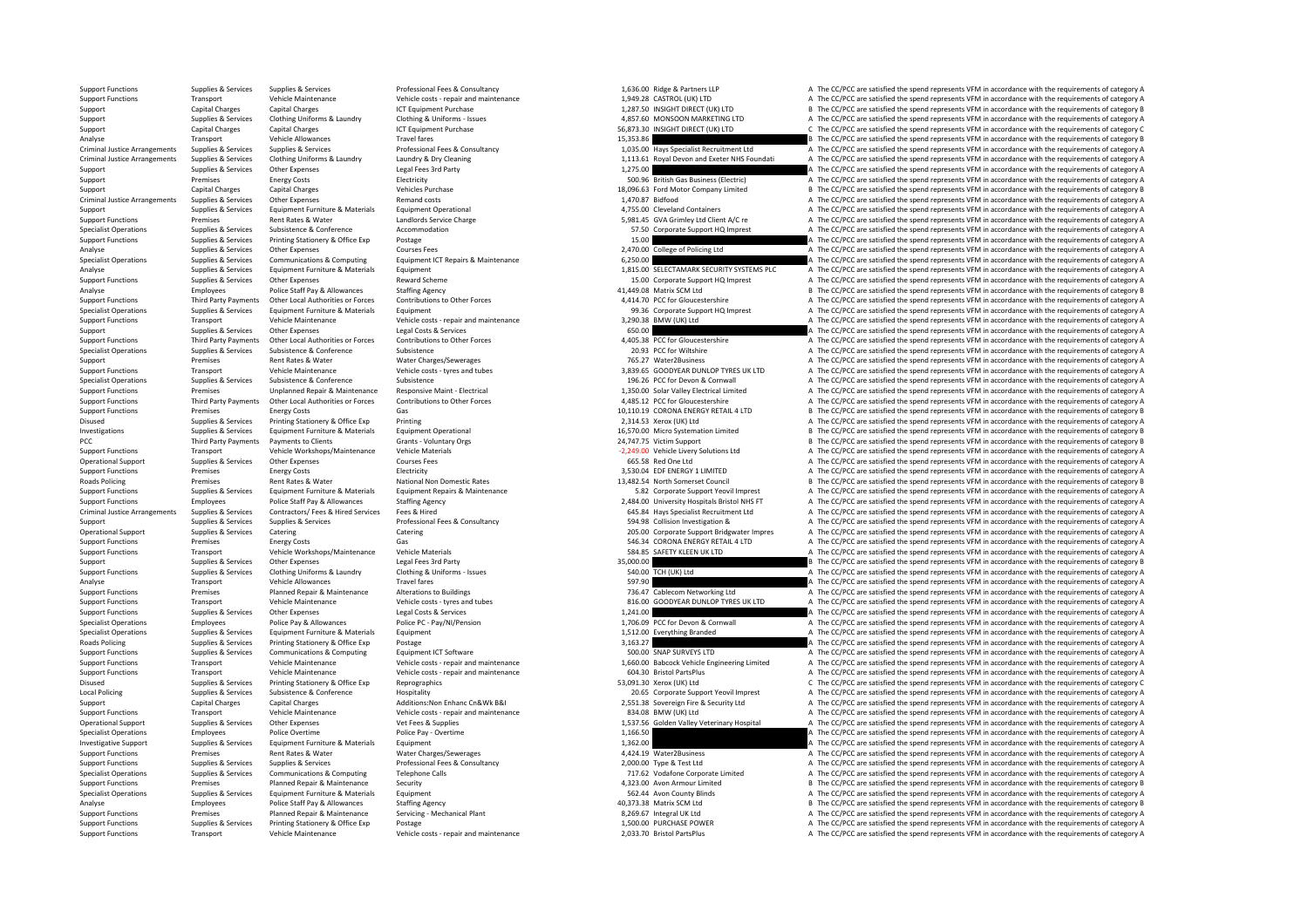Support Functions Premises Cleaning & Domestic Supplies Cleaning Charges Cleaning Charges Cleaning Charges Cleaning Charges and the spend at the spend of the spend represents VFM in accordance with the requirements of cate Other Local Authorities or Forces Contributions to Other Forces Contributions to Other Forces (School and The CC/PCC are satisfied the spend represents VFM in accordance with the requirements of category A (405) and AUSA a Support Support Support Clothing Uniforms & Laundry Clothing & Uniforms – Issues 2,897.60 MONSOON MARKETING LTD A The CC/PCC are satisfied the spend represents VFM in accordance with the requirements of category A Support Functions Supplies & Services Other Expenses Legal Costs & Services Legal Costs & Services Costs & Services 2001 and the magnetic of the CC/PCC are satisfied the spend represents VFM in accordance with the requirem Support Functions Third Party Payments Other Local Authorities or Forces Contributions to Other Forces Contributions to Other Forces Contributions of the Forces of the CONCOSTER AUTHOR ASSAULT AND A THE CONCORDER AND THE C Employees Police Pay & Allowances Police Sergeant - Pay/OT/NI/Pension 11,225.24 PCC for Gloucestershire C The CC/PCC are satisfied the spend represents VFM in accordance with the requirements of category C Support Functions Premises Energy Costs Gas Gas Gas Gas Gas Support Functions Gas CORONA ENERGY RETAIL 4 LTD A The CC/PCC are satisfied the spend represents VFM in accordance with the requirements of category A The CORONA A The CC/PCC are satisfied the spend represents VEM in accordance with the requirements of category A Specialist Operations Supplies & Services Supplies & Services Forensic Science Services Forensic Science Services Forencic Services Forencic Services Supplies & Services Services Forencic Services Forencic Services Forenci Specialist Operations Employees Police Pay & Allowances Police Sergeant - Pay/NI/Pension 4,929.36 PCC for Dorset A The CC/PCC are satisfied the spend represents VFM in accordance with the requirements of category A Support Functions and Rentises Rent Rates Rents Rents Rents Rents Rents Rents Council 2,032.50 South Gloucestershire Council A The CC/PCC are satisfied the spend represents VFM in accordance with the requirements of catego Support Functions Supplies & Services Other Expenses Courses Fees Courses Fees Courses Fees Support Courses Fees Courses Fees Support Functions and the CC/PCC are satisfied the spend represents VFM in accordance with the r Investigative Support Support Support Support Support Support Pathologists reports Pathologists reports 2,612.00 Dr A J and Dr A The CC/PCC are satisfied the spend represents VFM in accordance with the requirements of cate Support Functions Supplies & Services Fouldment Furniture & Materials Fouldment 1,270.00 A The CC/PCC are satisfied the spend represents VFM in accordance with the requirements of category A Operational Support Third Party Payments Other Local Authorities or Forces Contributions to Other Forces Contributions to Other Forces and the CONCESCOPT of the CC/PCC are satisfied the spend represents VFM in accordance w Postage **SUPPORT FUNCTIONS SUPPORT FUNCTION** A The CC/PCC are satisfied the spend represents VFM in accordance with the requirements of category A Support Premises Rent Rates & Water Rents Rents Rents Rents Rents Rents Rents Rents Rents Rent Rents Rents Rent Rents Rent Rents Rent Rents Rent Rents Rent Rents Rent Rents Rent Rents Rent Rents Rent Rents Rent Rent Rent R Support Functions Transport Vehicle Allowances Travel fares Travel fares Travel fares 17.10 Corporate Support HQ Imprest A The CC/PCC are satisfied the spend represents VFM in accordance with the requirements of category A Vehicle Allowances Travel fares Travel fares Travel fares and maintenance and the Satismony of the Corporate Support HQ Imprest A The CC/PCC are satisfied the spend represents VFM in accordance with the requirements of cat Support Eurotions Transport Vehicle Maintenance Vehicle costs repair and maintenance vehicle costs repair and maintenance of the CORCC are satisfied the spend represents VFM in accordance with the requirements of category Specialist Operations Supplies & Services Communications & Computing Equipment ICT 635.36 Telefonica UK Limited A The CC/PCC are satisfied the spend represents VFM in accordance with the requirements of category A Construc Support Capital Charges Capital Charges Capital Charges Construction & Conversion Works 26,603.00 Avon Armour Limited B The CC/PCC are satisfied the spend represents VFM in accordance with the requirements of category B Su Support Support Supplies & Services Equipment Furniture & Materials Equipment Equipment Equipment A The CONTH ELEMENT LTD A The CC/PCC are satisfied the spend represents VFM in accordance with the requirements of category Specialist Operations Employees Police Pay & Allowances Police PC - Pay/NI/Pension/HA 20,899.33 PCC for Gloucestershire C The CC/PCC are satisfied the spend represents VFM in accordance with the requirements of category C<br> Premises Planned Repair & Maintenance Servicing • Mechanical Plant 6,398.70 Integral UK Ltd A The CC/PCC are satisfied the spend represents VFM in accordance with the requirements of category A Support Functions Premises Energy Costs Fiertricity Electricity 2,412.11 EDF ENERGY 1 LIMITED A The CC/PCC are satisfied the spend represents VFM in accordance with the requirements of category A Local Policing Supplies & Services Subsistence Subsistence Subsistence Subsistence Subsistence Subsistence Subsistence Subsistence Subsistence Subsistence Subsistence Subsistence Subsistence Subsistence Subsistence Subsist Support Functions Premises Planned Repair & Maintenance Servicing – Lifts 1,448.98 Jackson Lift Services Ltd A The CC/PCC are satisfied the spend represents VFM in accordance with the requirements of category A The Crime o Operational Support Supplies & Services Supplies & Services Supplies & Services Supplies & Services Supplies & Services Equipment - Consumables (Calcument Consumables and the CONCOC MATERON PRICAL CONCORDING THE CONCORRESS Specialist Operations Supplies & Services Other Expenses Food & Drink 2.50 Corporate Support HQ Imprest A The CC/PCC are satisfied the spend represents VFM in accordance with the requirements of category A The CC/PCC are s PCC Third Party Payments Payments of Clients Grants - Voluntary Orgs Grants - Voluntary Orgs 1,000.00 Unseen (UK) A The CC/PCC are satisfied the spend represents VFM in accordance with the requirements of category A Vehicl Support Functions Transport Transport (Pericle Maintenance Vehicle costs - repair and maintenance vehicle costs - repair and maintenance and the cost of the COPCC are satisfied the spend represents VFM in accordance with t A The CC/PCC are satisfied the spend represents VEM in accordance with the requirements of category A Support Capital Charges Capital Charges Vehicle Conversions Vehicle Conversions Vehicle Conversions 1,532.08 Halls Electrical Ltd A The CC/PCC are satisfied the spend represents VFM in accordance with the requirements of c Specialist Operations Transport Vehicle Allowances Travel fares Travel fares Travel fares Travel fares and the spend represents of category C The CC/PCC are satisfied the spend represents VFM in accordance with the require A The CC/PCC are satisfied the spend represents VFM in accordance with the requirements of category A Analyse Transport Vehicle Allowances Travel fares Travel fares and the Section of the Section of the Section of the Section of the Section of the Section of the Section of the Section of the Section of the Section of the S Support Capital Charges Capital Charges Capital Charges Construction & Construction & Conversion Fees 750.00 Edmond Shipway A The CC/PCC are satisfied the spend represents VFM in accordance with the requirements of categor A The CC/PCC are satisfied the spend represents VFM in accordance with the requirements of category A Support Capital Charges Capital Charges Vehicles Purchase 11,343.54 Vauxhall Motors Limited B The CC/PCC are satisfied the spend represents VFM in accordance with the requirements of category B Support Functions Transport Vehicle Maintenance Vehicle costs - repair and maintenance Vehicle costs - repair and maintenance 530.40 CASTROL (UK) LTD A The CC/PCC are satisfied the spend represents VFM in accordance with t A The CC/PCC are satisfied the spend represents VFM in accordance with the requirements of category A Support Functions Transport Vehicle Maintenance Vehicle costs ‐ tyres and tubes 838.50 GOODYEAR DUNLOP TYRES UK LTD A The CC/PCC are satisfied the spend represents VFM in accordance with the requirements of category A<br>Supp Support Functions Supplies & Services Other Expenses Legal Costs & Services 200 A The CC/PCC are satisfied the spend represents VFM in accordance with the requirements of category A Investigative Support Support Support Support Services Services Forensic Science Services Forensic Science Services Corrects Corrects Corrects and the Services Ltd A The CC/PCC are satisfied the spend represents VFM in acc Support Functions Supplies & Services Subsistence Subsistence Hospitality Hospitality 1.25 Corporate Support HQ Imprest A The CC/PCC are satisfied the spend represents VFM in accordance with the requirements of category A Support Functions Transport Transport Transport Wehicle costs - Non‐refundable Licences/Reg 590.00 Corporate Support HQ Imprest A The CC/PCC are satisfied the spend represents VFM in accordance with the requirements of cat Investigations Transport Vehicle Allowances Travel fares Travel fares 217.55 Corporate Support Bridgwater Impres A The CC/PCC are satisfied the spend represents VFM in accordance with the requirements of category A Specialist Operations Supplies & Services Equipment Furniture & Materials Equipment Equipment Equipment Purniture & Materials Equipment Purniture and tubes and tubes and tubes and tubes and tubes and tubes and tubes and tu Support Transport Vehicle Maintenance Vehicle costs – tyres and tubes and tubes 690.00 GOODYEAR DUNLOP TYRES UK LTD A The CC/PCC are satisfied the spend represents VFM in accordance with the requirements of category A Supp Investigative Support Supplies & Services Supplies & Services Forensic Science Services 522.50 Eurofins Forensics Services Limited <sup>A</sup> The CC/PCC are satisfied the spend represents VFM in accordance with the requirements of category A Support Functions Transport Vehicle Workshops/Maintenance Vehicle Materials vehicle Materials 1,056.00 Halls Electrical Ltd A The CC/PCC are satisfied the spend represents VFM in accordance with the requirements of categor A The CC/PCC are satisfied the spend represents VFM in accordance with the requirements of category A Support Functions and Third Party Payments Other Local Authorities or Forces Contributions to Other Forces Contributions to Other Forces and the SAS COLOGO ALLEN A THE COPCC are satisfied the spend represents VFM in accord Criminal Justice Arrangements Supplies & Services Supplies & Services Professional Fees & Consultancy Professional Fees & Consultancy 1,552.50 Hays Specialist Recruitment Ltd A The CC/PCC are satisfied the spend represents Support Functions Premises Unplanned Repair & Maintenance Responsive Maint - Roofs 4,025.00 Romac Building Contractors Ltd A The CC/PCC are satisfied the spend represents VFM in accordance with the requirements of category Support Functions Supplies & Services Communications & Computing Equipment ICT Repairs & Maintenance 122,093.80 SHI UK C The CC/PCC are satisfied the spend represents VFM in accordance with the requirements of category A C Criminal Justice Arrangements Supplies & Services Clothing Uniforms & Laundry Laundry Manuforms (Manuforms and Exerce 2012) (2013) 1318.48 Royal Devon and Exerce NIS Foundati A The CC/PCC are satisfied the spend represents B. The CC/PCC are satisfied the spend represents VEM in accordance with the requirements of category B. Analyse Supplies & Services Other Expenses Late Payment Charges Late Payment Charges Late Payment Charges Late Payment Charges A The CC/PCC are satisfied the spend represents VFM in accordance with the requirements of cate Specialist Operations Supplies & Services Contractors/ Fees & Hired Services Fees & Hired envices Fees & Hired Envices Fees & Hired Material Transfer Limited A The CC/PCC are satisfied the spend represents VFM in accordanc Specialist Operations Employees Police Pay & Allowances Police Inspector - Pay/NI/Pension/TRA 6309.15 PCC for Devon & Commuall A The CC/PCC are satisfied the spend represents VFM in accordance with the requirements of cate Specialist Operations Transport Vehicle Maintenance Vehicle costs - repair and maintenance Vehicle costs - repair and maintenance Case of the CC/PCC are satisfied the spend represents VFM in accordance with the requirement Premises Energy Costs Gas Gas Gas Content Content Content Content Content Content Content Content Content Content Content Content Content Content Content Content Content Content Content Content Content Content Content Cont Support Supplies & Services Other Expenses Legal Costs & Services Legal Costs & Services Legal Costs & Services 2013 A The CC/PCC are satisfied the spend represents VFM in accordance with the requirements of category A The PCC Third Party Payments Payments to Clients Grants - Voluntary Orgs Grants - Voluntary Orgs 16,215.00 Next Link B Third Party Payments and the spend represents VFM in accordance with the requirements of category B The CC/ Support Capital Charges Capital Charges Additions:Non Enhancing Fees 738.00 Services Design Solution Ltd A The CC/PCC are satisfied the spend represents VFM in accordance with the requirements of category A Support Functio Printing Stationery & Office Exp Advertising (not recruitment) 1,285.10 SOMERSET COUNTY COUNCIL A The CC/PCC are satisfied the spend represents VFM in accordance with the requirements of category A Specialist Operations Supplies & Services Communications & Computing Equipment ICT Equipment ICT 545.90 Vodafone Corporate Limited A The CC/PCC are satisfied the spend represents VFM in accordance with the requirements of Specialist Operations Premises Premises Premises Premises Planned Repair A The CC/PCC are satisfied the spend represents VFM in accordance with the requirements of category A The CC/PCC are satisfied the spend represents V Support Functions Premises Premises Premises Premises Premises Waste Disposal – Premises 988.40 Perrys Recycling Ltd A The CC/PCC are satisfied the spend represents VFM in accordance with the requirements of category B<br>PCC PCC Third Party Payments of December 24,747.75 Victim Support B The CC/PCC are satisfied the spend represents VFM in accordance with the requirements of category B Crants Version of the CC/PCC are satisfied the spend repre C The CC/PCC are satisfied the spend represents VFM in accordance with the requirements of category C Operational Support Supplies & Services Equipment Furniture & Materials Equipment Operational Constructional Computers and the CONCCOMERGING SUPPORT SALLY ACCURD A The CC/PCC are satisfied the spend represents VFM in accor Support Capital Charges Capital Charges Construction & Conversion Works 12,350.80 Tremorfa Ltd B The CC/PCC are satisfied the spend represents VFM in accordance with the requirements of category B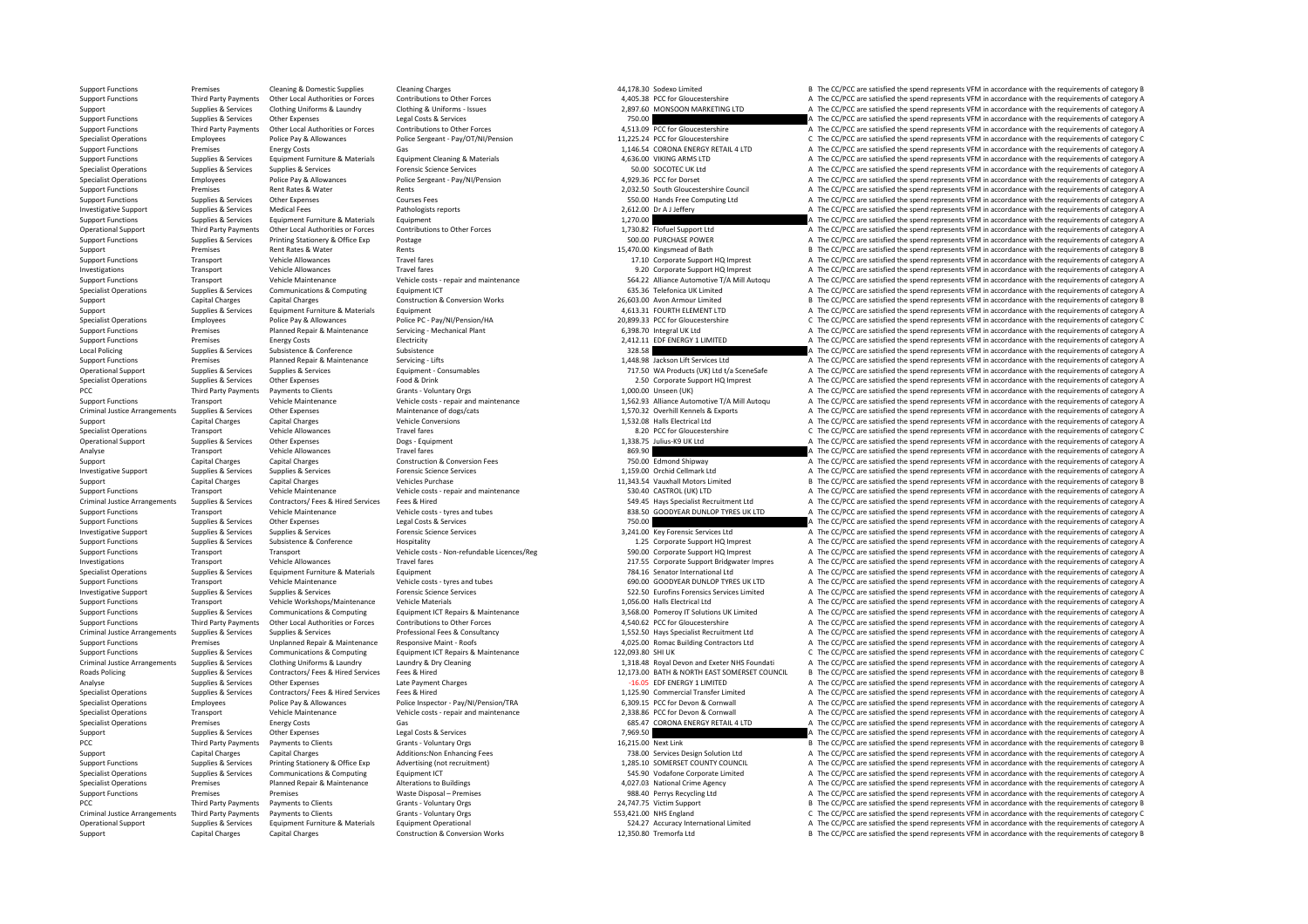Criminal Justice Arrangements Supplies & Services Equipment Furniture & Materials Equipment Equipment Equipment<br>Criminal Justice Arrangements Supplies & Services Contractors/Fees & Hired Services Fees & Hired Services Fees Contractors/Fees & Hired Services Fees & Hired Services Fees & Hired Services Fees & Hired Services Fees & Hired Services Fees & Hired Services Changes Contractors/Fees & Hired Services The Contractors/Fees & Hired Service 12094.00 Experiment University of Burgerian Supplies & Services Supplies & Services Supplies & Services Supplies & Services Forensic Science Services (PCC) are still be pend represents of category B and the requirements of Support Functions Premises Unplanned Repair & Maintenance Responsive Maint - Electrical and the state of the CONCENT ACTIVE Power Ltd A The CC/PCC are satisfied the spend represents VFM in accordance with the requirements Disused Supplies & Services Printing Stationery & Office Exp Printing Printing Printing Printing Printing Printing 2,919.31 Xerox (UK) Ltd A The CC/PCC are satisfied the spend represents VFM in accordance with the requirem Transport Vehicle Maintenance Vehicle costs ‐ tyres and tubes 2,760.00 GOODYEAR DUNLOP TYRES UK LTD A The CC/PCC are satisfied the spend represents VFM in accordance with the requirements of category A Analyse Supplies & Services Other Expenses Late Payment Charges Late Payment Charges Late Payment Charges Late Payment Charges Late Payment Charges Charges Charges Late Requirements of category A The CC/PCC are satisfied t A The CC/PCC are satisfied the spend represents VFM in accordance with the requirements of category A Analyse Transport Vehicle Allowances Travel fares Travel fares Travel fares and the Form of the CC/PCC are satisfied the spend represents VFM in accordance with the requirements of category A Third Party Parments of catego Sunnort Euncritors Third Party Payments Other Incal Authorities or Forces Contributions to Other Forces and the Contribution of the Forces of the CONTECT of Sunnort Contribution of the CONTECT of Sunnort Contribution of th Criminal Justice Arrangements Supplies & Services Clothing Uniforms & Laundry Laundry Baundry Coleraing Criminal Justice Arrangements of the CC/PCC are satisfied the spend represents VFM in accordance with the requirements PCC Third Party Payments Payments of Clients Grants - Voluntary Orgs 228,480.00 NHS England C The CC/PCC are satisfied the spend represents VFM in accordance with the requirements of category C<br>Specialist Operations Figure Specialist Operations Employees Employees Police Pay & Allowances Police Chef Inspector - Pay/NI/Pension/Housing Allowance 6,853.13 PCC for Gloucestershire A The CC/PCC are satisfied the spend represents VFM in accordance Support Functions Supplies & Services Communications & Computing Equipment ICT Hardware Purch 5000 SALE COMES COMES ARE CONCORDING SALE AND A THE CONCORDER A THE CONCORDER SERVICE OF SUPPORT AND THE CONCORDER SERVICE OF SU Support Premises Rent Rates & Water Landlords Service Charge Landlords Service Charge 867.75 HARTNELL TAYLOR COOK CLIENT A/C A The CC/PCC are satisfied the spend represents VFM in accordance with the requirements of catego Investigations Supplies & Services Subsistence & Conference Hospitality 4.00 Corporate Support Yeovil Imprest <sup>A</sup> The CC/PCC are satisfied the spend represents VFM in accordance with the requirements of category A Analyse Transport Vehicle Allowances Travel fares Travel fares 11,971.30 B The CC/PCC are satisfied the spend represents VFM in accordance with the requirements of category B Support Functions Premises Unplanned Repair & Maintenance Responsive Maint – Mechanical Plant 1,467.00 AWP Services Ltd A The CC/PCC are satisfied the spend represents VFM in accordance with the requirements of category A Supplies & Services Support Functions Professional Fees & Consultancy Consultancy 550.00 Hands Free Computing Ltd A The CC/PCC are satisfied the spend represents VFM in accordance with the requirements of category A The Cr Operational Support Supplies & Services Equipment Furniture & Materials Equipment Operational equipment Operational 908.10 Interspiro Ltd A The CC/PCC are satisfied the spend represents VFM in accordance with the requireme Support Functions Supplies & Services Communications & Computing Equipment ICT Repairs & Maintenance and the man of the CONCES of the CONCC are satisfied the spend represents VFM in accordance with the requirements of cate Support Capital Charges Capital Charges Capital Charges Construction & Conversion Works 3,255.00 C & R FENCING LTD A The CC/PCC are satisfied the spend represents VFM in accordance with the requirements of category A Support Functions Premises Energy Costs Electricity Electricity Electricity Electricity Electricity 1,548.55 EDF ENERGY 1 LIMITED A The CC/PCC are satisfied the spend represents VFM in accordance with the requirements of c Support Functions Supplies & Services Catering Catering Catering Catering Catering Catering Catering Catering Catering Catering Catering Catering Catering Support The CC/PCC are satisfied the spend represents VFM in accord C The CC/PCC are satisfied the spend represents VFM in accordance with the requirements of category C Support Functions Transport Vehicle Maintenance Vehicle costs ‐ repair and maintenance Vehicle costs • repair and maintenance a Sons Ltd A The CC/PCC are satisfied the spend represents VFM in accordance with the requiremen Specialist Operations Supplies & Services Subsistence Subsistence Subsistence Subsistence 93.80 PCC for Gloucestershire C The CC/PCC are satisfied the spend represents VFM in accordance with the requirements of category C Roads Policing Supplies & Services Printing Stationery & Office Exp Postage 3,204.62 A The CC/PCC are satisfied the spend represents VFM in accordance with the requirements of category A The CC/PCC are satisfied the spend Support Functions Supplies & Services Contractors/ Fees & Hired Services Fees & Hired 1,194.32 SOMERSET COUNTY COUNCIL A The CC/PCC are satisfied the spend represents VFM in accordance with the requirements of category A Analyse Transport Vehicle Allowances Vehicle mileage allowance Vehicle mileage allowance Vehicle mileage allowance Vehicle mileage allowance Support Veo Vehicle mileage allowance Support Veo Vehicle mileage allowance Suppo Investigations Supplies & Services Supplies & Services Professional Fees & Consultancy Professional Fees & Consultancy 908.00 Barnardos A The CC/PCC are satisfied the spend represents VFM in accordance with the requirement Criminal Justice Arrangements Supplies & Services Supplies & Services Professional Fees & Consultancy Professional Fees & Consultancy 2,587.50 Hays Specialist Recruitment Ltd A The CC/PCC are satisfied the spend represents A The CC/PCC are satisfied the spend represents VEM in accordance with the requirements of category A Third Party Payments Other Local Authorities or Forces Contributions to Other Forces Contributions Content Content Content Content Content Content Content Content Content Content Content Content Content Content Content Con Investigations Third Party Payments Third Party Payments Contribution 14,546.00 Bath & North East Somerset Council B The CC/PCC are satisfied the spend represents VFM in accordance with the requirements of category B Crimi A The CC/PCC are satisfied the spend represents VFM in accordance with the requirements of category A Criminal lustice Arrangements Supplies & Services Contractors/ Fees & Hired Services Fees & Hired Services Fees & Hired Services Fees & Hired Services Fees & Hired Services Supplied the Service of the CONSTANTS of CONSTANT Support Employees andirect Employee Expenses Refunds - Contributions Refunds - Contributions Refunds - Contributions 3,161.42 A The CC/PCC are satisfied the spend represents VFM in accordance with the requirements of categ Travel fares of the CC/PCC are satisfied the spend represents VFM in accordance with the requirements of category A<br>Grants - Voluntary Ores 115.725.00 Barnardos (The CC/PCC are satisfied the spend represents VFM in accorda Support Functions Third Party Payments Payments to Clients Grants - Voluntary Orgs 6 C The CS 2000 Barnardos C The CC/PCC are satisfied the spend represents VFM in accordance with the requirements of category C Support Capital Charges Capital Charges Capital Charges Capital Charges ICT Equipment Purchase 12 Data Pro IT Ltd B The COPCC are satisfied the spend represents VFM in accordance with the requirements of category B The COP Support Capital Charges Capital Charges Other Plant & Equipment 785.00 Cleartone Telecoms Ltd A The CC/PCC are satisfied the spend represents VFM in accordance with the requirements of category A Support Functions Supplies & Services Other Expenses Legal Costs & Services Legal Costs & Services Costs & Services 6,102.00 A The CC/PCC are satisfied the spend represents VFM in accordance with the requirements of catego Supplies & Services Supplies & Services Supplies & Services Professional Fees & Consultancy Professional Fees & Consultancy Supplies A The CC/PCC are satisfied the spend represents VFM in accordance with the requirements o Specialist Operations Employees Police Pay & Allowances Police Inspector - Pay/NI/Pension 6,353.05 PCC for Wiltshire A The CC/PCC are satisfied the spend represents VFM in accordance with the requirements of category A The Specialist Operations Transport Transport Vehicle Maintenance Vehicle costs - repair and maintenance vehicle costs repair and maintenance and the maintenance of the CONCOM are satisfied the spend represents VFM in accordan Support Functions Supplies & Services Communications & Computing Equipment ICT Software 1,901.81 Xerox (IJK) Ltd A The CC/PCC are satisfied the spend represents VFM in accordance with the requirements of category A Support Support Support Other Expenses Legal Costs & Services Legal Costs & Services 2,025.00 A The CC/PCC are satisfied the spend represents VFM in accordance with the requirements of category A Third Party Payments Other Local Authorities or Forces Agency Payments - OLAS SANDA DESCALL A The CC/PCC are satisfied the spend represents VFM in accordance with the requirements of category A The Supplies & Services Supp Investigative Supprovestigative Supplies A Supplies A Service Supplies A Service Services A Service Services 2,<br>1999.50 Orchill Kennels & Exports A The CC/PCC are satisfied the spend represents VFM in accordance with the r Criminal Justice Arrangements Supplies & Services Other Expenses Maintenance of dogs/cats Maintenance of dogs/cats 646.75 Overhill Kennels & Exports A The CC/PCC are satisfied the spend represents VFM in accordance with th Support Functions Supplies & Services Clothing Uniforms & Laundry Clothing & Uniforms – Issues Support Functions 2,092.84 PCC for Wiltshire A The CC/PCC are satisfied the spend represents VFM in accordance with the require For Supplies Principles A The CC/PCC are satisfied the spend represents VFM in accordance with the requirements of category A The CC/PCC are satisfied the spend represents VFM in accordance with the requirements of categor Specialist Operations Premises Energy Costs Gas Gas 581.66 CORONA ENERGY RETAIL 4LTD A The CC/PCC are satisfied the spend represents VFM in accordance with the requirements of category A Support Functions Premises Energy C Support Functions Premises Energy Costs Electricity Electricity Electricity Electricity Electricity and the spend represents of category B The CC/PCC are satisfied the spend represents VFM in accordance with the requiremen Criminal lustice Arrangements Supplies & Services Other Expenses Maintenance of dogs/cats Maintenance of dogs/cats 629.25 Overhill Kennels & Exports A The CC/PCC are satisfied the spend represents VEM in accordance with th Support Premises Support Rent Rates & Water Water Water Charges/Sewerages A The CONCENT A The CONCENT A The CC/PCC are satisfied the spend represents VFM in accordance with the requirements of category B Analyse Charges Pr Analyse Employees Police Staff Pay & Allowances Staffing Agency and the Staff Pay & Allowances Staffing Agency<br>
29,288.77 Matrix SCM Ltd B The CC/PCC are satisfied the spend represents VFM in accordance with the requiremen A. The CC/PCC are satisfied the spend represents VFM in accordance with the requirements of category A Support Functions Premises Cleaning & Domestic Supplies Cleaning Charges Cleaning Charges 18,505.98 Sodexo Limited B The CC/PCC are satisfied the spend represents VFM in accordance with the requirements of category B Specialist Operations Supplies & Services Other Expenses Courses Fees Courses Fees The Services Courses Fees Services Courses Fees The CC/PCC are satisfied the spend represents VFM in accordance with the requirements of ca Support Functions Transport Vehicle Maintenance Vehicle costs - repair and maintenance Vehicle costs - repair and maintenance vehicle costs - repair and maintenance 884.90 Wessex Garages (Holdings) Ltd A The CC/PCC are sat Criminal Justice Arrangements Supplies & Services Supplies & Services Professional Fees & Consultancy Professional Fees & Consultancy and the mass of the COPCC are satisfied the spend represents VFM in accordance with the Support Capital Charges Capital Charges Capital Charges Other Plant & Equipment Courses Fees Courses Courses Courses Courses Fees and Courses Fees and Courses Courses Courses Courses Courses Courses Courses Courses Courses Support Functions Supplies & Services Other Expenses Courses Courses Courses Courses Courses Courses Courses Courses Courses Courses Courses Courses Courses Courses Courses Courses Courses 675.00 College of Policing Ltd A Support Support Supplies & Services Equipment Furniture & Materials Equipment Equipment Equipment 1,120.00 EDGAR BROTHERS A The CC/PCC are satisfied the spend represents VFM in accordance with the requirements of category Support Functions Supplies & Services Communications & Computing Equipment ICT examples and the spend of the COMPUT are satisfied A The CC/PCC are satisfied the spend represents VFM in accordance with the requirements of c Support Functions Transport Vehicle Maintenance Vehicle costs - repair and maintenance 783.28 BMW (UK) Ltd A The CC/PCC are satisfied the spend represents VFM in accordance with the requirements of category A Support Supplies & Services Other Expenses Legal Fees 3rd Party 1,500.00 A The CC/PCC are satisfied the spend represents VFM in accordance with the requirements of category A The CL/PCC are satisfied the spend represents V Analyse Third Party Payments Third Party Payments Contribution 10,000.00 Sedgemoor District Council B The CC/PCC are satisfied the spend represents VFM in accordance with the requirements of category B Support Functions Transport Vehicle Maintenance Vehicle costs – tyres and tubes 1,615.50 GOODYEAR DUNLOP TYRES UK LTD A The CC/PCC are satisfied the spend represents VFM in accordance with the requirements of category A Th Support Functions Employees Indirect Employee Expenses Direct Medical Intervention Direct Medical Intervention<br>
Support Functions Support Functions Support Support Support Support Support Support Support Support Support Su Specialist Operations Supplies & Services Subsistence & Conference Subsistence 37.91 PCC for Wiltshire <sup>A</sup> The CC/PCC are satisfied the spend represents VFM in accordance with the requirements of category A Support Functions Supplies & Services Subsistence Support Conference and Hospitality Hospitality Basistence A Conference Hospitality 873.00 Sodexo Limited A The CC/PCC are satisfied the spend represents VFM in accordance w Support Capital Charges Capital Charges Vehicles Purchase Vehicles Purchase 22,609.36 MERCEDES BENZ OF BRISTOL B The CC/PCC are satisfied the spend represents VFM in accordance with the requirements of category B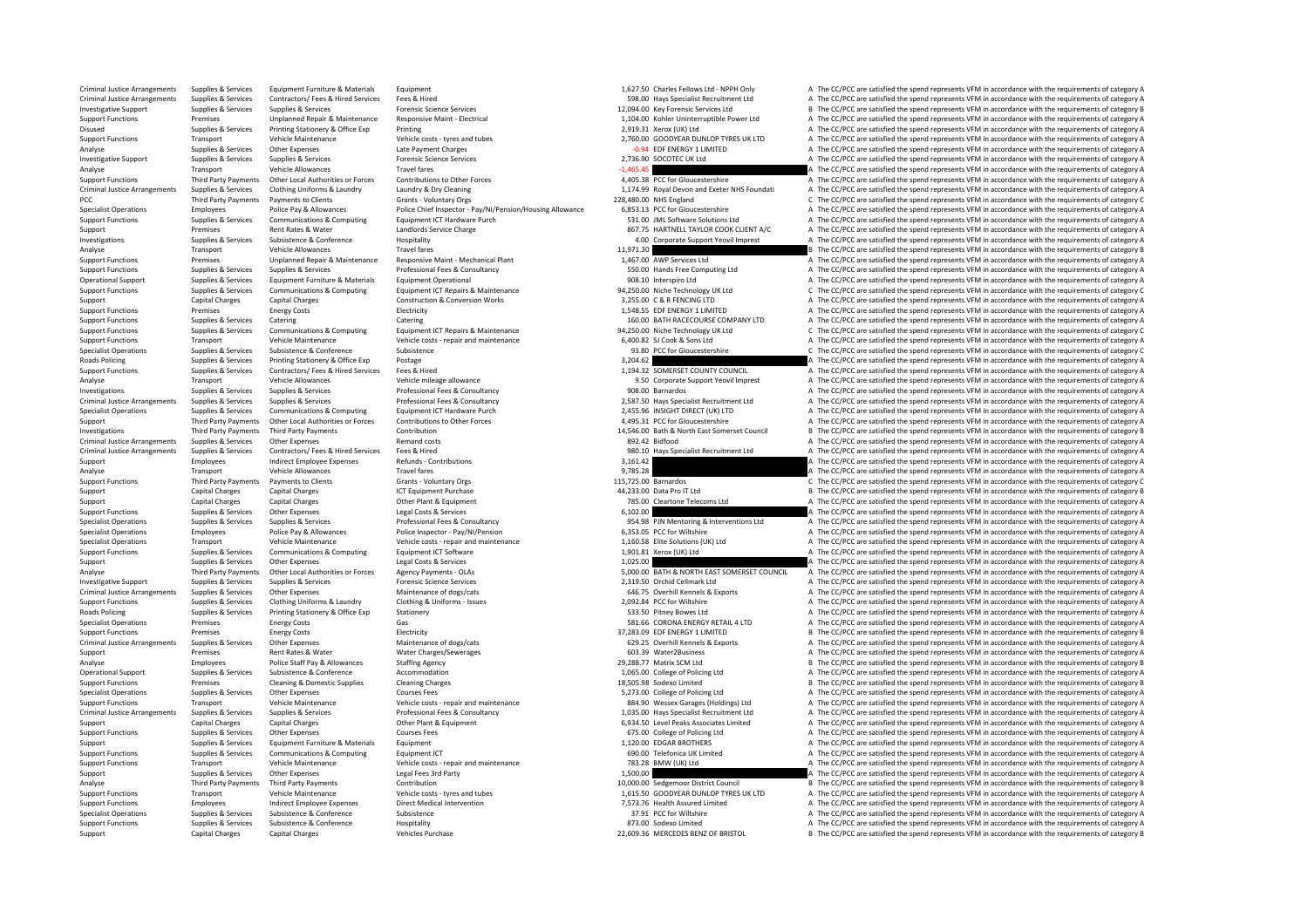Supplies & Services Equipment Furniture & Materials Equipment entity exprese to the CZ22.94 Warehouse Express t/a Wex Photograp A The CC/PCC are satisfied the spend represents VFM in accordance with the requirements of cat

Support Capital Charges Capital Charges Capital Charges ICT Equipment Purchase ICT Equipment Purchase 27,600.00 Telefonica UK Limited B The CC/PCC are satisfied the spend represents VFM in accordance with the requirements Supplies & Services Supplies & Services Professional Fees & Consultancy Professional Fees & Consultancy Professional Fees & Consultancy 2070.00 Hays Specialist Recruitment Ltd A The CC/PCC are satisfied the spend represent Specialist Operations Supplies & Services Communications & Computing Equipment ICT Equipment ICT 814.46 A The CC/PCC are satisfied the spend represents VFM in accordance with the requirements of category A The CC/PCC are s Support Functions Supplies & Services Other Expenses Legal Costs & Services Legal Costs & Services Legal Costs & Services Support Functions and the CC/PCC are satisfied the spend represents VFM in accordance with the requi Analysis Supplies Analysis Supplies Services Other Expenses Late Payment Charges Late Payment Charges Late Payment Charges Late Payment Charges Late Payment Charges Late Payment Charges Late Payment Charges Construction & Support Capital Charges Capital Charges Capital Charges Construction & Conversion Works 11,639.37 TAUNTON DEANE BOROUGH COUNCIL B The CC/PCC are satisfied the spend represents VFM in accordance with the requirements of cat Support Capital Charges Capital Charges Capital Charges Capital Charges ICT Equipment Purchase 2,376.26 Telefonica UK Limited A The CC/PCC are satisfied the spend represents VFM in accordance with the requirements of categ A The CC/PCC are satisfied the spend represents VFM in accordance with the requirements of category A Support Functions Supplies & Services Contractors/Fees & Hired Services Fees & Hired Services Fees & Hired Services Fees & Hired Materials and the Services of the COPCC are satisfied the specialist Recruitment Lite and rep Sumplex Services Fundament Furniture & Materials Fundament Cleaning & Materials and Development Cleaning & Materials 113700 EDGAR BROTHERS A The CC/PCC are satisfied the spend represents VEM in accordance with the requirem Support Capital Charges Capital Charges 2,200 Vehicle Conversions 2,200 Conversions 2,200.99 RS Fleet Installations Ltd A The CC/PCC are satisfied the spend represents VFM in accordance with the requirements of category A Support Functions Supplies & Services Equipment Furniture & Materials Equipment Equipment Equipment Bunctions Equipment and Equipment and the Stategory and the Stategory A The CC/PCC are satisfied the spend represents VFM Criminal Justice Arrangements Supplies & Services Contractors/ Fees & Hired Services Fees & Hired Services Fees & Hired Services Fees & Hired Services Fees & Hired Services Fees & Hired Services Fees & Hired Services Provi Support Functions Premises Planned Repair & Maintenance Servicing - Mechanical Plant 1,480.60 Integral UK Ltd A The CC/PCC are satisfied the spend represents VFM in accordance with the requirements of category A The CC/PCC Support Support Supplies & Services Other Expenses Legal Costs & Services 2,322.00 A The CC/PCC are satisfied the spend represents VFM in accordance with the requirements of category A Transport of the Support Costs and th Transport Vehicle Maintenance Vehicle costs ‐ repair and maintenance 559.82 Bristol PartsPlus A The CC/PCC are satisfied the spend represents VFM in accordance with the requirements of category A PCC Supplies & Services Contractors/ Fees & Hired Services Fees & Hired Services Fees & Hired 3,500.00 Next Link 3,500.00 Next Link A The CC/PCC are satisfied the spend represents VFM in accordance with the requirements of Support Functions and Premises Rent Rates & Water Rents Rents Rents Rents Rents Rents Rents Analysis Rents Rents Rents Rents Rents Rents Rents Rents Rents Rents Rents Rents Rents Rents Rents Functional Americans Category A A The CC/PCC are satisfied the spend represents VEM in accordance with the requirements of category A Operational Support Supplies & Services Other Expenses Horses - Farrier Costs Horses - Farrier Costs 625.00 A H Ball A The CC/PCC are satisfied the spend represents VFM in accordance with the requirements of category A The Investigative Support Supplies & Services Supplies & Services Forensic Science Services 2,580.00 Systems Technology Consultants Ltd <sup>A</sup> The CC/PCC are satisfied the spend represents VFM in accordance with the requirements of category A Frankly example and research the Captace of the COPCC are staff and the requirements of category C are the COPCC are satisfied the spend represents VFM in accordance with the requirements of category C Disused Supplies & Services Printing Stationery & Office Exp Reprographics and Reprographics and Maintenance and the Supplies and District A The CC/PCC are satisfied the spend represents VFM in accordance with the requirem Support Transport Vehicle Maintenance Vehicle costs ‐ repair and maintenance Samples and the CONCE ALL A The CC/PCC are satisfied the spend represents VFM in accordance with the requirements of category A The CONCE are sat Transport Vehicle Maintenance Vehicle costs ‐ tyres and tubes 1,217.25 CABOT TYRE SERVICE LTD A The CC/PCC are satisfied the spend represents VFM in accordance with the requirements of category A Specialist Operations Premises Rent Rates & Water Landlords Service Charge Landlords Service Charge 1,123.60 GODYEAR DUNLOP TYRES UKLIT A The CC/PCC are satisfied the spend represents VFM in accordance with the requirement Support Functions Transport Vehicle Maintenance Vehicle costs ‐ tyres and tubes 1,123.60 GOODYEAR DUNLOP TYRES UK LTD A The CC/PCC are satisfied the spend represents VFM in accordance with the requirements of category A Investigative Support Supplies & Services Supplies & Services Forensic Science Services Forensic Science Services Services A The CC/PCC are satisfied the spend represents VFM in accordance with the requirements of category Specialist Operations Employees Police Pay & Allowances Police Inspector - Pay/NI/Pension 6,160.05 PCC for Wiltshire A The CC/PCC are satisfied the spend represents VFM in accordance with the requirements of category A Operational Support Supplies & Services Other Expenses Vet Fees & Supplies Vet Fees & Supplies 568.76 Quantock Veterinary Hospital Ltd A The CC/PCC are satisfied the spend represents VFM in accordance with the requirements Support Functions Premises Energy Costs Gas Gas Gas Conting & Uniforms - Issues Gas 1,801.44 CORONA ENERGY RETAIL 4 LTD A The CC/PCC are satisfied the spend represents VFM in accordance with the requirements of category A Support Functions Supplies & Services Clothing Uniforms & Laundry Clothing & Uniforms – Issues 2008 Clothing A The CC/PCC are satisfied the spend represents VFM in accordance with the requirements of category A The Criters A The CC/PCC are satisfied the spend represents VEM in accordance with the requirements of category A Roads Policing Supplies & Services Equipment Furniture & Materials Equipment Equipment 525.00 Clarity Information Solutions Ltd A The CC/PCC are satisfied the spend represents VFM in accordance with the requirements of cat Support Functions Premises Energy Costs Energy Costs Electricity Electricity Electricity Electricity energy Electricity energy and the spend represents Understanding Consultants Ltd A The CC/PCC are satisfied the spend rep Supplies & Services Forensic Science Services **Exercises Consumer Services** 2,580.00 Systems Technology Consultants Ltd A The CC/PCC are satisfied the spend represents VFM in accordance with the requirements of category A Support Functions Premises Planned Repair & Maintenance Grounds Maintenance 742.50 SUBUTLER A The CC/PCC are satisfied the spend represents VFM in accordance with the requirements of category A Investigative Support Supplies & Services Supplies & Services Services Forensic Science Services Proteins Coren<br>
2,649.00 Orchid Cellmark Ltd A The CC/PCC are satisfied the spend represents VFM in accordance with the requi PHE CC/PCC are satisfied the spend represents VFM in accordance with the requirements of category A The CC/PCC are satisfied the spend represents VFM in accordance with the requirements of category A The CC/PCC are satis Support Functions Supplies & Services Printing Stationery & Office Exp Postage Protage Postage 1,000.00 PURCHASE POWER A The CC/PCC are satisfied the spend represents VFM in accordance with the requirements of category A S Support Functions Supplies & Services Communications & Computing Equipment ICT Repairs & Maintenance enter and the contenue of the COPCC are satisfied the spend represents VFM in accordance with the requirements of categor Transport Vehicle Maintenance Vehicle costs - repair and maintenance and asset and maintenance ass assume ass assumed asset assock Vehicle Engineering Limited A The CC/PCC are satisfied the spend represents VFM in accordan Analyse Employees Police Staff Pay & Allowances Staffing Agency 28,236.65 Matrix SCM Ltd B The CC/PCC are satisfied the spend represents VFM in accordance with the requirements of category B Support Supplies & Services Other Expenses Payment of Claims – 3rd Party and Party and the Support of Claims and Party and the Support of Claims and Party and the Support of the Support of the Support of the Support of the Specialist Operations Employees Police Pay & Allowances Police PC - Pay/NI/Pension 2012 10:00 10:00 10:00 10:00 10:00 10:00 10:00 10:00 10:00 10:00 10:00 10:00 10:00 10:00 10:00 10:00 10:00 10:00 10:00 10:00 10:00 10:00 10 Support Functions Premises Rent Rates & Water Rents Rents Rents Rents Rents Rents Rents Rents Rents Rents Rents Rents Rents Rents Rents Rents Rents Rents Reprime a STS0.00 Private Pension DTB (Clifton) A The CC/PCC are sat Specialist Operations Employees Police Pay & Allowances Police Chief Inspector - Pay/NI/Pension/Housing Allowance 6.853.13 PCC for Gloucestershire A The CC/PCC are satisfied the spend represents VFM in accordance with the Support Functions Premises Planned Repair & Maintenance Servicing - Fire Alarm 2,901.75 Sovereign Fire & Security Ltd A The CC/PCC are satisfied the spend represents VFM in accordance with the requirements of category A Investigative Support Supplies & Services Supplies & Services Forensic Science Services Forensic Science Services Forensic Science Services Forensic Science Services Forencies Computing Equipment ICT Software 1,870.00 Jigs Support Functions Support Functions Supplies A The CC/PCC are satisfied the spend represents VFM in accordance with the requirements of category A The CC/PCC are satisfied the spend represents VFM in accordance with the re Criminal Justice Arrangements Supplies & Services Other Expenses Maintenance of dogs/cats Maintenance of dogs/cats Maintenance of dogs/cats 1,687.00 Overhill Kennels & Exports A The CC/PCC are satisfied the spend represent Support Functions Third Party Payments Other Local Authorities or Forces Contributions to Other Forces Contributions to Other Forces and the CONCES ACC for Gloucestershire and The CC/PCC are satisfied the spend represents Inversions A The CC/PCC are satisfied the spend represents VFM in accordance with the requirements of category A<br>35.18 Corporate Support Bridgwater Impres A The CC/PCC are satisfied the spend represents VFM in accordance w Support Functions Transport Vehicle Maintenance Vehicle costs – fuel Vehicle costs – fuel and a state of the Corporate Support Bridgwater Impres A The CC/PCC are satisfied the spend represents VFM in accordance with the re Specialist Operations Employees Police Pay & Allowances Police Inspector - Pay/N/Pension Performance and CASCOS PCC for Devon & Commall A The CC/PCC are satisfied the spend represents VFM in accordance with the requirement Operational Support Supplies & Services Subsistence Accommodation Accommodation 49.17 Corporate Support Bridgwater Impres A The CC/PCC are satisfied the spend represents VFM in accordance with the requirements of category Support Functions Supplies & Services Other Expenses Legal Costs & Services Support Expenses Legal Costs & Services Services Support Functions A The CC/PCC are satisfied the spend represents VFM in accordance with the requ Support Functions Premises Unplanned Repair & Maintenance Responsive Maint - Drainage Support Functions Drainagement Ltd A The CC/PCC are satisfied the spend represents VFM in accordance with the requirements of category A Criminal Justice Arrangements Supplies & Services Contractors/Fees & Hired Services Fees & Hired Maintenance of ones/cates The CONCOMENT MANUSTRIES ARRENGED THE CONCORDIST ATHE CONCORRENGER ARRENGER Criminal Justice Arrang Supplies & Services Other Expenses Maintenance of dogs/cats Maintenance of dogs/cats and the COSCO are as a metally and the COPCC are satisfied the spend represents VFM in accordance with the requirements of category A The Support Support Support Supplies & Services Clothing Uniforms & Laundry Clothing & Uniforms – Issues Clothing & Uniforms – Issues Support and the Services Category A The CC/PCC are satisfied the spend represents VFM in acc Supplies & Supplies & Services Supplies & Services Professional Fees & Consultancy Casas and the metal of the SEC/PCC are satisfied the spend represents VFM in accordance with the requirements of category A Supplies & Services Supplies & Services Supplies & Services Professional Fees & Consultancy Consultancy and Consultance Consultancy and Consultancy Late CC/PCC are satisfied the spend represents VFM in accordance with the Support Functions Premises Energy Costs Electricity Electricity entity and the COSTS EDF ENERGY 1 LIMITED A The CC/PCC are satisfied the spend represents VFM in accordance with the requirements of category A Support Functi Support Functions Premises Energy Costs Electricity Electricity Electricity Electricity and the support Energy Costs EDF ENERGY 1 LIMITED B The CC/PCC are satisfied the spend represents VFM in accordance with the requireme Criminal Justice Arrangements Supplies & Services Catering Catering Catering Catering Catering Catering Catering Catering Catering Catering Catering Catering Catering Catering Catering Catering Catering SUDDICES SAN DESCRI Support Supplies & Services Communications & Computing Equipment ICT Software Equipment ICT Software 5,785.00 AGX Holdings Ltd A The CC/PCC are satisfied the spend represents VFM in accordance with the requirements of cate Support Functions Supplies & Services Other Expenses Courses Fees Courses Fees 7,387.00 Mark Wall Communications Ltd A The CC/PCC are satisfied the spend represents VFM in accordance with the requirements of category A 13,500.00 First Fraces Complement Burgens are the COPCC are satisfied the spend represents VFM in accordance with the requirements of category B (next burgens) and the complement of category B (next burgens) are complement A The CC/PCC are satisfied the spend represents VFM in accordance with the requirements of category A Investigations Supplies & Services Contractors/ Fees & Hired Services Fees & Hired Fees Bervices Fees & Hired 900.00 Mountain Healthcare Limited A The CC/PCC are satisfied the spend represents VFM in accordance with the re 11/02.50 Experiment Supplies & Services Supplies & Services Supplies & Services Forensic Science Services (Services Computer Services Computer Services Computer Services Computer Services Computer Services (17/02.50 Key Fo C The CC/PCC are satisfied the spend represents VFM in accordance with the requirements of category C Analyse Transport Vehicle Allowances Vehicle mileage allowance 14,570.78 B The CC/PCC are satisfied the spend represents VFM in accordance with the requirements of category B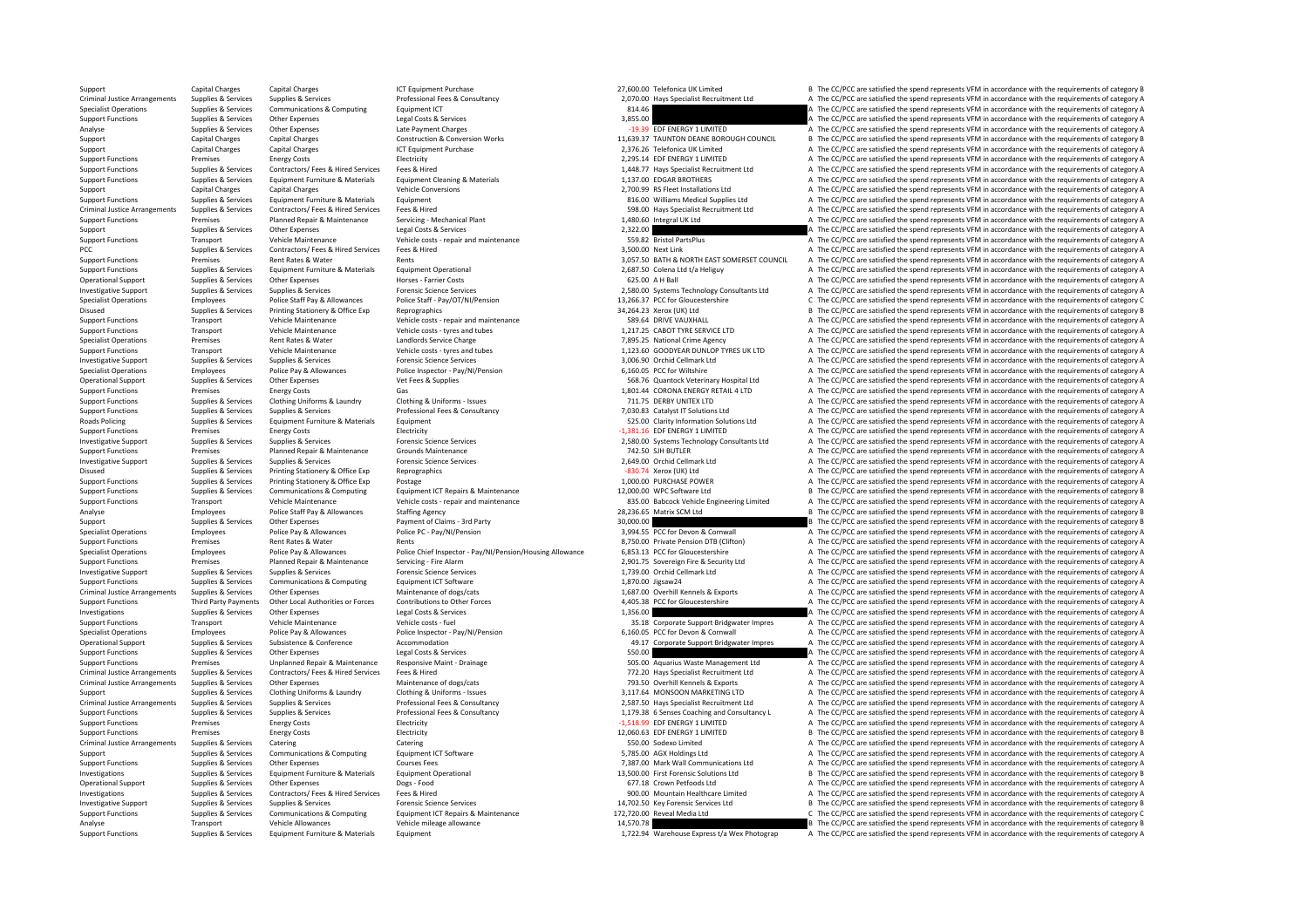Specialist Operations Transport Vehicle Maintenance Vehicle costs - repair and maintenance Vehicle costs - repair and maintenance 656.86 Elite Solutions (UK) Ltd A The CC/PCC are satisfied the spend represents VFM in accor Energy Costs Functions Cas Gas Gas Category A The CC/PCC are satisfied the spend represents VFM in accordance with the requirements of category A The CC/PCC are satisfied the spend represents VFM in accordance with the req Analyse Transport Vehicle Allowances Vehicle mileage allowance vehicle mileage allowance<br>
A The CC/PCC are satisfied the spend represents VFM in accordance with the requirements of category A Support<br>
Support Functions and Support Functions and CPCC are satisfied the spend represents VFM in accordance with the requirements of category A Third Party Payments of category A The CC/PCC are satisfied the spend represents VFM in accordance with th Support Functions Transport Vehicle Maintenance Vehicle costs ‐ repair and maintenance Vehicle costs • repair and maintenance 1,838.93 DRIVE VAUXHALL A The CC/PCC are satisfied the spend represents VFM in accordance with t A The CC/PCC are satisfied the spend represents VFM in accordance with the requirements of category A Support Functions Premises Rent Rates & Water Rents Rents Rents Rents Rents Rents Rents Rents Rents Rents Rents Rents Rents Rents Rents Rents Rents Rent Rents Rent Rents Rent Rents Rents Rents Rents Rents Rent Rents Rent R Support Functions Supplies & Services Other Expenses Legal Costs & Services 509.00 <sup>A</sup> The CC/PCC are satisfied the spend represents VFM in accordance with the requirements of category A Support Functions Supplies & Services Equipment Functions & Services Equipment Equipment Equipment and Equipment Equipment Equipment and Control of the Services Equipment Control of Control of Control of Control of Control Supplies & Services Clothing Uniforms & Laundry Clothing & Laundry Clothing Multiplates Containe Authority - Supplies and the CC/PCC are satisfied the spend represents VFM in accordance with the requirements of category A Investigative Support Supplies & Services Supplies & Services Support Science Services Support Science Services 945.00 SUERC A The CC/PC are satisfied the spend represents VFM in accordance with the requirements of categor Support Functions Premises Cleaning & Domestic Supplies Cleaning Charges Cleaning Charges Cleaning Charges 21,756.75 Sodexo Limited B The CC/PCC are satisfied the spend represents VFM in accordance with the requirements of Support Functions Supplies & Services Equipment Furniture & Materials Equipment Equipment Equipment Equipment Punctions and the CC/PCC are satisfied the spend represents VFM in accordance with the requirements of category Support Functions Premises Unplanned Repair & Maintenance Responsive Maint • Plumbing & Water 4,921.59 DRA Maintenance Ltd A The CC/PCC are satisfied the spend represents VFM in accordance with the requirements of category 1993 Investigations Supplies & Services Contractors/Fees & Hired Services Fees & Hired Enterity Artica Services (UK) Lt A The CC/PCC are satisfied the spend represents VFM in accordance with the requirements of category A Support Premises Energy Costs Gas Gas 1,255.09 CORONA ENERGY RETAIL 4 LTD A The CC/PCC are satisfied the spend represents VFM in accordance with the requirements of category A Support Functions Supplies & Services Other Expenses Legal Costs & Services Legal Costs & Services Legal Costs & Services 940.60 A The CC/PCC are satisfied the spend represents VFM in accordance with the requirements of ca Support Functions Premises Planned Repair & Maintenance Alterations to Buildings and Support Functions and Storage A The CC/PCC are satisfied the spend represents VFM in accordance with the requirements of category A The C Support Functions Support Functions Support Functions Support Functions A The CC/PCC are satisfied the spend represents VFM in accordance with the requirements of category A The Support HO imprest and the CC/PCC are satisf Specialist Operations Travel (PCC) are satisfied the spend represents VFM in accordance with the requirements of category A The CC/PCC are satisfied the spend represents VFM in accordance with the requirements of category Criminal Justice Arrangements Supplies & Services Contractors/Fees & Hired Supplies Contractors/Fees & Hired Services Fees & Hired Services Fees & Hired Street Microsoft Criminal Justice Arrangements of category A The CC/P PCC Supplies & Services Other Expenses External Audit Fee 6,998.00 GRANT THORNTON UK LLP A The CC/PCC are satisfied the spend represents VFM in accordance with the requirements of category A Investigative Support Supplies & Services Communications & Computing Equipment ICT Hardware Purch 19,635.40 Tangible Benefit Limited Burch Burch Burch Burch Burch Burch Burch Burch Support Functions Supplies & Services Cat Supplies & Services Catering Catering Catering Catering Catering Catering Catering Catering Catering Catering Catering Catering and the CC/PCC are satisfied the spend represents VFM in accordance with the requirements of c Analyse Third Party Payments Other Local Authorities or Forces Agency Payments - OLAs 5,547.00 SOMERSET COUNTY COUNCIL A The CC/PCC are satisfied the spend represents VFM in accordance with the requirements of category A Specialist Operations Third Party Payments Other Local Authorities or Forces Contributions to Other Forces Contributions to Other Forces and the special of Capacity of Decletor Burgon B The CC/PCC are satisfied the spend r Specialist Operations Supplies & Services Equipment Furniture & Materials Equipment Euro Equipment 516.87 Euro Car Parts A The CC/PCC are satisfied the spend represents VFM in accordance with the requirements of category A Support Transport Vehicle Maintenance Vehicle costs ‐ repair and maintenance 1,036.27 Bristol Batteries Ltd A The CC/PCC are satisfied the spend represents VFM in accordance with the requirements of category A The A The Cr Analyse Employees Police Staff Pay & Allowances Staffing Agency 44,380.70 Matrix SCM Ltd B The CC/PCC are satisfied the spend represents VFM in accordance with the requirements of category B Support Capital Charges Capital Charges Construction & Conversion Fees 1,830.00 Ridge & Partners LLP A The CC/PCC are satisfied the spend represents VFM in accordance with the requirements of category A Support Functions Premises Premises Planned Repair & Maintenance Grounds Maintenance Grounds Maintenance Services Supplies & Services Functions Premises Supplies & Services Functions Premisic Science Services Functions and Investigative Support Supplies & Services Supplies & Services Forensic Science Services Forensic Science Services 515.00 Orchid Cellmark Ltd A The CC/PCC are satisfied the spend represents VFM in accordance with the requir Support Functions Premises Unplanned Repair & Maintenance Responsive Maint - Roofs 5,175.00 Romac Building Contractors Ltd A The CC/PCC are satisfied the spend represents VFM in accordance with the requirements of category PCC Third Party Payments Other Local Authorities or Forces Charges - Financial Services 2002 2012 2013 2013 2013 2013 33,232.50 SOMERSET COUNTY COUNCIL B The CC/PCC are satisfied the spend represents VFM in accordance with Support Functions Premises Energy Costs Electricity Electricity **Electricity Electricity Electricity energy Costs**<br>
Support A The CC/PCC are satisfied the spend represents VFM in accordance with the requirements of categor Support Capital Charges Capital Charges Capital Charges ICT Equipment Purchase ICT Equipment Purchase 8,933.04 Softcat Limited A The CC/PCC are satisfied the spend represents VFM in accordance with the requirements of cate Criminal Justice Arrangements Supplies & Services Other Expenses Maintenance of dogs/cats Maintenance of dogs/cats 784.26 Overhill Kennels & Exports A The CC/PCC are satisfied the spend represents VFM in accordance with th Specialist Operations Employees Police Pay & Allowances Police Inspector - National Insurance 68.31 PCC for Dorset A The CC/PCC are satisfied the spend represents VFM in accordance with the requirements of category A The A Contribution 17,640.00 Avon & Somerset Police Community Tr B The CC/PCC are satisfied the spend represents VFM in accordance with the requirements of category B<br>Third Party 250.00 Fidmond Shinway A The CC/PCC are satisfie Support Capital Charges Capital Charges Construction & Construction & Conversion Fees 750.00 Edmond Shipway A The CC/PCC are satisfied the spend represents VFM in accordance with the requirements of category A Support Functions Capital Charges Capital Charges Capital Charges ICT Equipment Purchase ICT Equipment Purchase<br>
Support Functions Supplies & Services Equipment Furniture & Materials Equipment Purchase Equipment Purchase E Support Functions Supplies & Services Equipment Furniture & Materials Equipment 535.32 VIKING ARMS LTD <sup>A</sup> The CC/PCC are satisfied the spend represents VFM in accordance with the requirements of category A Investigative Support Supplies & Services Communications & Computing Equipment ICT Software Equipment ICT Software 17,261.37 B The CC/PCC are satisfied the spend represents VFM in accordance with the requirements of catego Roads Policing Supplies & Services Equipment Furniture & Materials Equipment Equipment and the stategory A The CC/PCC are satisfied the spend represents VFM in accordance with the requirements of category A Support Capital Charges Capital Charges ICT Equipment Purchase 2,283.10 Cablecom Networking Ltd A The CC/PCC are satisfied the spend represents VFM in accordance with the requirements of category A Support Functions Supplies & Services Other Expenses Legal Costs & Services Legal Costs & Services Legal Costs & Services 842.00 A The CC/PCC are satisfied the spend represents VFM in accordance with the requirements of ca Roads Policing Transport Vehicle Workshops/Maintenance Vehicle recovery 1,370.00 AA Business Services A The CC/PCC are satisfied the spend represents VFM in accordance with the requirements of category A Support Capital Charges Capital Charges Furniture Purchase 582.50 Artworks Solutions Ltd A The CC/PCC are satisfied the spend represents VFM in accordance with the requirements of category A Support Premises Rent Rates & Water Premises Leases Premises Leases Premises Leases 849,824.60 Blue Light Partnership C The CC/PCC are satisfied the spend represents VFM in accordance with the requirements of category C In Investigations Supplies & Services Communications & Computing Equipment ICT Hardware Purch 2,760.00 Data Pro IT Ltd A The CC/PCC are satisfied the spend represents VFM in accordance with the requirements of category A The Premises Unplanned Repair & Maintenance Responsive Maint ‐ Floor or Stairs 2,450.00 DRA Maintenance Ltd A The CC/PCC are satisfied the spend represents VFM in accordance with the requirements of category A Specialist Operations Employees Police Overtime Police Sergeant - Overtime/Rest Day 2,171.95 PCC for Devon & Cornwall A The CC/PCC are satisfied the spend represents VFM in accordance with the requirements of category A Th Support Supplies & Services Other Expenses Courses Fees Courses Fees 7,785.00 Capita Business Services Itd A The CC/PCC are satisfied the spend represents VFM in accordance with the requirements of category A Investigative Support Support Support Supports Medical Fees Medical Fees Pathologists reports Pathologists reports a Pathologists reports a Democrative Services Medical Fees Pathologists reports a Democratizative Medical F Criminal Justice Arrangements Supplies & Services Supplies & Services Professional Fees & Consultancy Professional Fees & Consultancy 1,035.00 Hays Specialist Recruitment Ltd A The CC/PCC are satisfied the spend represents Analyse Supplies & Services Communications & Computing Foulpment ICT Repairs & Maintenance 1,706.25 KOREC A The CC/PCC are satisfied the spend represents VFM in accordance with the requirements of category A Specialist Operations Employees Police Overtime Police PC · OT/NI/RD/BH Police PC · OT/NI/RD/BH 5,408.91 PCC for Dorset A The CC/PCC are satisfied the spend represents VFM in accordance with the requirements of category C<br> Analyse Supplies & Services Communications & Computing Equipment ICT Hardware Purch 116,666.67 PCC for Gloucestershire C The CC/PCC are satisfied the spend represents VFM in accordance with the requirements of category C S A The CC/PCC are satisfied the spend represents VEM in accordance with the requirements of category A Support Support Supportes Services Other Expenses Support Courses Fees 3,000.00 University of Central Lancashire A The CC/PCC are satisfied the spend represents VFM in accordance with the requirements of category A Investigative Support Supplies & Services Supplies & Services Forensic Science Services Forensic Science Services 1,870.00 Orchid Cellmark Ltd A The CC/PCC are satisfied the spend represents VFM in accordance with the requ Support Functions Transport Vehicle Maintenance Vehicle costs - tyres and tubes 529.69 MICHELIN TYRE PLC A The CC/PCC are satisfied the spend represents VFM in accordance with the requirements of category A Support Supplies & Services Supplies & Services Supplies & Services Professional Fees & Consultancy Professional Fees & Consultancy Support Consultancy and the CC/PCC are satisfied the spend represents VFM in accordance wi Analyse Supplies & Services Other Expenses Late Payment Charges Late Payment Charges Late Payment Charges Late Payment Charges **A The CC/PCC are satisfied the spend represents VFM in accordance with the requirements of cat** Premises Rent Rates & Water Rents Rents Rents Rents Rents Rents Rent Rents Rent Rents Rents Rents Rents Rents Rent Rents Rents 19,784.37 J&R Baker Properties B The CC/PCC are satisfied the spend represents VFM in accordanc Local Policing Third Party Payments Third Party Payments Contribution Contribution 4,000.00 Somerset Crimebeat Trust A The CC/PCC are satisfied the spend represents VFM in accordance with the requirements of category A Support Functions Supplies & Services Equipment Furniture & Materials Publications including books 1,521.90 CITY & GUILDS A The CC/PCC are satisfied the spend represents VFM in accordance with the requirements of category Support Functions Supplies & Services Printing Stationery & Office Exp Postage 12.99 CLIFTON CANVAS DEVELOPMENTS LTD A The CC/PCC are satisfied the spend represents VFM in accordance with the requirements of category A Support Capital Charges Capital Charges Capital Charges ICT Equipment Purchase 10,354.00 Data Pro IT Ltd B The CC/PCC are satisfied the spend represents VFM in accordance with the requirements of category B Support Functio A The CC/PCC are satisfied the spend represents VFM in accordance with the requirements of category A Support Functions Premises Energy Costs Gas Gas Gas Support Functions and the CC/PCC are satisfied the spend represents VFM in accordance with the requirements of category A The CC/PCC are satisfied the spend represents VF Support Functions Premises Rent Rates & Water Water Charges/Sewerages and a the CONCES Rent Rates and the CONCES Rent Rates and the content of category A The CC/PCC are satisfied the spend represents VFM in accordance with Support Functions Supplies & Services Communications & Computing Equipment ICT Hardware Purch 875.00 PC World Business <sup>A</sup> The CC/PCC are satisfied the spend represents VFM in accordance with the requirements of category A Support Functions Premises Functions Electricity Electricity 1,951.86 British Gas Business (Electricity 1,951.86 British Gas Business (Electricity A The CC/PCC are satisfied the spend represents VFM in accordance with the Criminal Justice Arrangements Supplies & Services Other Expenses Maintenance of dogs/cats Maintenance of dogs/cats Maintenance of dogs/cats 591.75 Overhill Kennels & Exports A The CC/PCC are satisfied the spend represents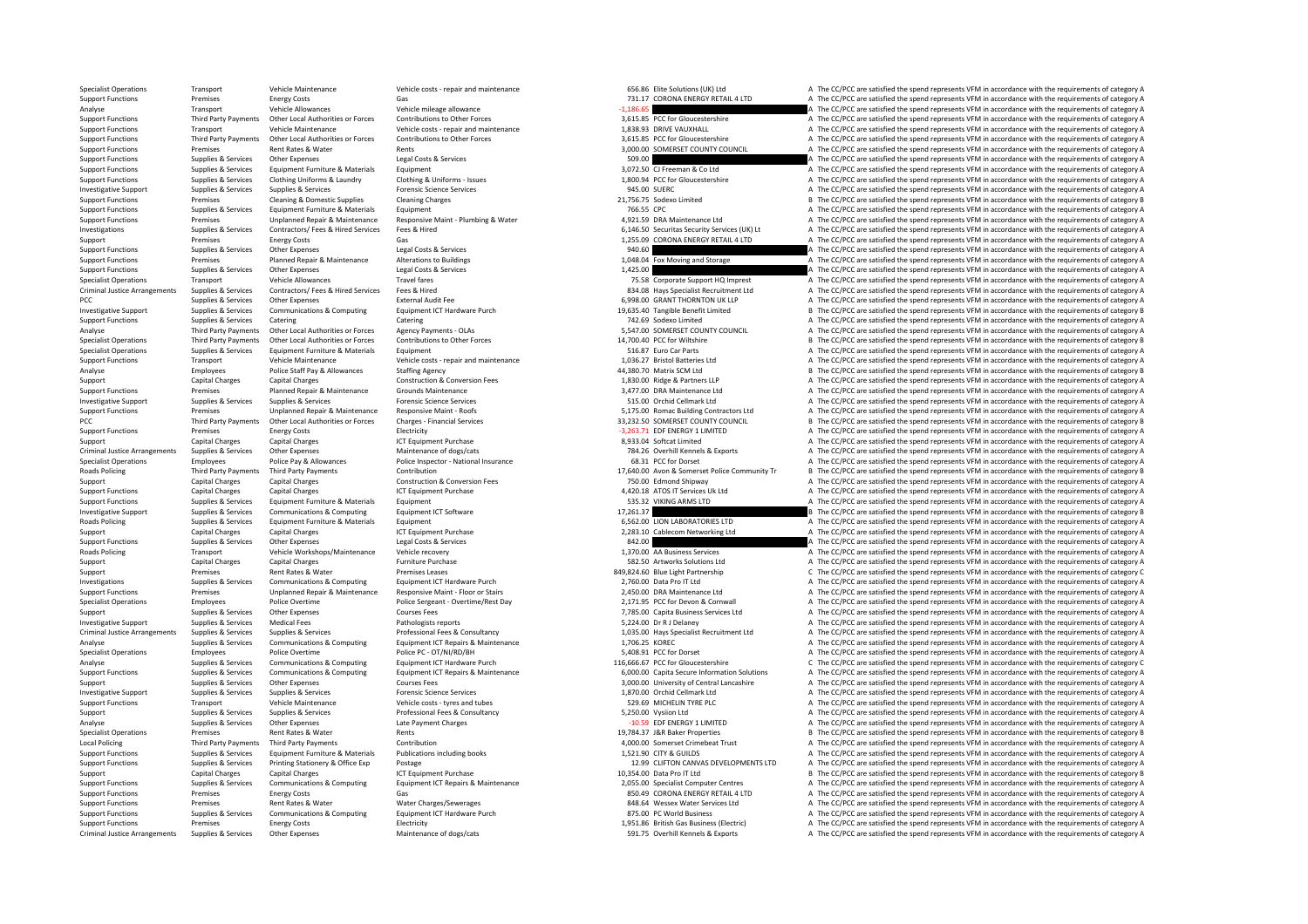Support Functions Premises Planned Repair & Maintenance Alterations - Health & Safety 4,500.00 Baronmead International Ltd A The CC/PCC are satisfied the spend represents VFM in accordance with the requirements of category

Support Functions Supplies & Services Printing Stationery & Office Exp Postage Protections Postage 4,039.14 PURCHASE POWER A The CC/PCC are satisfied the spend represents VFM in accordance with the requirements of category Premises Energy Costs Electricity Electricity Electricity and the Support of Contact and the CC/PCC are satisfied the spend represents VFM in accordance with the requirements of category A The CC/PCC are satisfied the spen Support Functions Support Communications & Computing Fauthment ICT 1,431.28 Telefonica UK Limited A The CC/PCC are satisfied the spend represents VFM in accordance with the requirements of category A Specialist Operations Transport Vehicle Allowances Travel fares Travel fares Travel fares Travel fares Travel fares and the comparations and the CC/PCC are satisfied the spend represents VFM in accordance with the requirem Support Capital Charges Capital Charges Support Capital Charges Vehicle Conversions Vehicle Conversions 3,140.24 Halls Electrical Ltd A The CC/PCC are satisfied the spend represents VFM in accordance with the requirements Support Supplies & Services Other Expenses Late Payment Charges Late Payment Charges 2000 COLL A The CC/PCC are satisfied the spend represents VFM in accordance with the requirements of category A Support Functions Fremises Unplanned Repair & Maintenance Responsive Maint - Electrical examples and the CONCE are satisfied the spend represents VFM in accordance with the requirements of category A<br>Support Premises Rent Support Premises Rent Rates & Water Rents Rents Rents and the spend of the COUNTY COUNCIL A The CC/PCC are satisfied the spend represents VFM in accordance with the requirements of category A Support Functions Supplies & Services Printing Stationery Stationery Stationery Stationery Stationery Stationery Stationery Stationery and the Services Conference of Stategory A The CC/PCC are satisfied the spend represent Specialist Operations Subsistence Subsistence Subsistence Subsistence Subsistence Subsistence Subsistence Subsistence Subsistence Subsistence Subsistence Subsistence Subsistence Subsistence Subsistence Subsistence Subsiste Criminal Justice Arrangements Supplies & Services Other Expenses Late Payment Charges Late Payment Charges Late Payment Charges Late Payment Charges Late Payment Charges Late Payment Charges Late Payment Charges Late Payme Operational Support Supplies & Services Other Expenses Dogs - Purchase Dogs + Purchase 1,500.00 METROPOLITAN POLICE SERVICE A The CC/PCC are satisfied the spend represents VFM in accordance with the requirements of categor Support Functions Supplies & Services Equipment Furniture & Materials Equipment Equipment 1,400.00 CJP Property Maintenance A The CC/PCC are satisfied the spend represents VFM in accordance with the requirements of categor Third Party Payments Other Local Authorities or Forces Charges - Einancial Services Charges - Einancial Services Charges - Einancial Services Charges - ELOCO RSM Risk Assurance Services LIP A The CC/PCC are satisfied the s Support Functions Supplies & Services Communications & Computing Equipment ICT Equipment ICT 785.64 Telefonica UK Ltd A The CC/PCC are satisfied the spend represents VFM in accordance with the requirements of category A Th Support Support Support Support Clothing Uniforms & Laundry Clothing & Uniforms - Issues 2,897.60 MONSOON MARKETING LTD A The CC/PCC are satisfied the spend represents VFM in accordance with the requirements of category A Specialist Operations Supplies & Services Equipment Furniture & Materials Equipment Equipment 2,754.14 Avon County Blinds A The CC/PCC are satisfied the spend represents VFM in accordance with the requirements of category Criminal Justice Arrangements Supplies Services Other Expenses Remand costs 91.88 Bidfood A The CC/PCC are satisfied the spend represents VFM in accordance with the requirements of category A The CC/PCC are satisfied the s Support Functions Support Functions Supplies Supplies Supplies Supplies A The CC/PCC are satisfied the spend represents VFM in accordance with the requirements of category A The Cripcordance with the requirements of catego Supplies & Services Communications & Computing Equipment ICT Hardware Purch 2.797.00 Data-Path Office Network Services A The CC/PCC are satisfied the spend represents VFM in accordance with the requirements of category A Investigative Support Support Support Support Supports Medical Fees Pathologists reports Pathologists reports 2,612.00 DR DS COOK A The CC/PCC are satisfied the spend represents VFM in accordance with the requirements of c Supplies A Services Other Expenses Vet Fees & Supplies and the Services A The CC/PCC are satisfied the spend represents VFM in accordance with the requirements of category A Support Capital Charges Capital Charges Capital Charges Construction & Conversion Fees and the spend and the conversion Fees and the CC/PCC are satisfied the spend represents VFM in accordance with the requirements of cate 1.1.297.28 PCC for Development Article and The COPCC are attified the spend represents VFM in accordance with the requirements of category A Supplies & Services Fore Services Fore the COPCC are stable to the COPCC are sati B The CC/PCC are satisfied the spend represents VFM in accordance with the requirements of category B Specialist Operations Third Party Payments Other Local Authorities or Forces Contributions to Other Forces Contributions to Other Forces and the content of category B and the CC/PCC are satisfied the spend represents VFM i Support Functions Supplies & Services Printing Stationery & Office Exp Postage Printing Stationery & Office Exp Postage 750.00 PURCHASE POWER 750.00 PURCHASE POWER A The CC/PCC are satisfied the spend represents VFM in acc Support Functions Supplies & Services Other Expenses Courses Fees Courses Fees a Courses Fees 870.00 PCC for South Wales A The CC/PCC are satisfied the spend represents VFM in accordance with the requirements of category A Specialist Operations Transport Vehicle Maintenance Vehicle costs - repair and maintenance Paintenance Paintenance<br>
Supplies & Services Communications & Computing Equipment ICT Hardware Purch 1917-1920 1927-08.02 Example B Investigations The CC/PCC are satisfied the spend represents VFM in accordance with the requirements of category A<br>
Specialist Operations Final operations Employees Police Pay & Allowances Police Inspector - Pay/NI/Pension Specialist Operations Employees Police Pay & Allowances Police Inspector - Pay/NI/Pension Police Inspector - Pay/NI/Pension C The CC/PCC are satisfied the spend represents VFM in accordance with the requirements of categor Support Capital Charges Capital Charges ICT Equipment Purchase 1,604.00 Vodafone A The CC/PCC are satisfied the spend represents VFM in accordance with the requirements of category A The CAPCC are satisfied the spend repre Sunnijes & Services Sunnijes & Services Sunnijes Services Professional Fees & Consultancy 5,000,00 NHS Bath & North Fast Somerset CCG & The CC/PCC are satisfied the spend represents VEM in accordance with the requirements PCC Supplies & Services Contractors/ Fees & Hired Services Fees & Hired 1,550.00 Dolmans Solicitors A The CC/PCC are satisfied the spend represents VFM in accordance with the requirements of category A Support Functions Supplies & Services Communications & Computing Equipment ICT Repairs & Maintenance entity and the case of the content of category B and the content of the CONCC are satisfied the spend represents VFM in a A The CC/PCC are satisfied the spend represents VFM in accordance with the requirements of category A Support Capital Charges Capital Charges Capital Charges Support Purchase ICT Equipment Purchase 640.00 Data Pro IT Ltd A The CC/PCC are satisfied the spend represents VFM in accordance with the requirements of category A T Criminal Justice Arrangements Supplies & Services Other Expenses Maintenance of dogs/cats Maintenance of dogs/cats Maintenance of dogs/cats and the correlation of the COPCC are satisfied the spend represents VFM in accorda A The CC/PCC are satisfied the spend represents VFM in accordance with the requirements of category A Support Functions Transport Vehicle Maintenance Vehicle costs ‐ repair and maintenance Vehicle costs • repair and maintenance 2,458.52 SJ Cook & Sons Ltd A The CC/PCC are satisfied the spend represents VFM in accordance wi Support Functions Turk of Permises Third Party Payments Other Local Authorities or Forces Contributions to Other Forces Contributions to Other Forces and the Support Functions and Conference of ATHE CC/PCC are satisfied th Premises Rent Rates & Water Mandlords Service Charge Charge States and the Support of the Support of the Support A The CC/PCC are satisfied the spend represents VFM in accordance with the requirements of category A Support Functions Transport Vehicle Maintenance Vehicle costs ‐ repair and maintenance Vehicle costs • repair and maintenance 1,230.42 Bristol PartsPlus A The CC/PCC are satisfied the spend represents VFM in accordance wit Specialist Operations Supplies & Services Subsistence Subsistence Subsistence Subsistence Subsistence Subsistence Subsistence Subsistence Subsistence Subsistence Subsistence Subsistence Subsistence Subsistence Subsistence Specialist Operations Transport Vehicle Hire Hired Vehicle Costs 618.55 Scot Group Ltd A The CC/PCC are satisfied the spend represents VFM in accordance with the requirements of category A Support Functions Premises Planned Repair & Maintenance Security Security Premises Security 7,105.00 Avon Armour Limited A The CC/PCC are satisfied the spend represents VFM in accordance with the requirements of category A Support Functions Premises Rent Rates & Water Hire of Accommodation 1,750.00 Defence Infrastructure Organisation A The CC/PCC are satisfied the spend represents VFM in accordance with the requirements of category A Operational Support Supplies & Services Other Expenses Courses Fees Courses Fees 1,000.00 Buddy's Rural Animal Rescue A The CC/PCC are satisfied the spend represents VFM in accordance with the requirements of category A Support Functions Transport Vehicle Maintenance Vehicle costs – repair and maintenance and the sequirements and maintenance of the CC/PCC are satisfied the spend represents VFM in accordance with the requirements of catego Communications & Computing Equipment ICT Repairs & Maintenance and the serves of the companism of the CC/PCC are satisfied the spend represents VFM in accordance with the requirements of category A<br>3,386.00 3,386.00 A Subs Specialist Operations Subsistence Subsistence Subsistence Accommodation accommodation accommodation accommodation accommodation 3,386.00 A The CC/PCC are satisfied the spend represents VFM in accordance with the requiremen Investigative Support Supplies & Services Supplies & Services Forensic Science Services Forensic Science Services Forensic Science Services and the control of Cellmark Ltd A The CC/PCC are satisfied the spend represents VF A The CC/PCC are satisfied the spend represents VFM in accordance with the requirements of category A Support Functions Supplies & Services Supplies & Services Professional Fees & Consultancy Professional Fees & Consultancy 1,825.00 Xerox (UK) Ltd A The CC/PCC are satisfied the spend represents VFM in accordance with the r Comparison of the Comparison of the Comparison of the Comparison of the Comparison of the Companison of the Companison of the Companison of the Companison of the Companison of the Companison of the Companison of the Compan Operational Support Supplies & Services Other Expenses Horses Farrier Costs and the service of category A The CC/PCC are satisfied the spend represents VFM in accordance with the requirements of category A Support Functions Third Party Payments Other Local Authorities or Forces Contributions to Other Forces Contributions Comment Content Conserved and the CONCOST CONCERTIFIES A The CC/PCC are satisfied the spend represents VF Operational Support Supplies & Services Equipment Furniture & Materials Equipment Operational Equipment Communications Equipment Communications of Communications (2014) and Support of Support of Support of Support of Suppo The CC/PCC are satisfied the spend represents VFM in accordance with the requirements of category A Support Support Supplies & Services Other Expenses Legal Costs & Services Costs Corrical Legal Costs & Services 2,250.00 A The CC/PCC are satisfied the spend represents VFM in accordance with the requirements of category A Support Functions Premises Unplanned Repair & Maintenance Responsive Maint - Electrical Entertional Accordance Maint Maintenance Responsive Maint - Electrical Accordance Maint Data and Accordance with the requirements of c Support Premises Rent Rates & Water Rents Rents Rents Rents Rents 2,666.66 BATH & NORTH EAST SOMERSET COUNCIL A The CC/PCC are satisfied the spend represents VFM in accordance with the requirements of category A Support Capital Charges Capital Charges Capital Charges Construction & Conversion Works 8,935.00 Midas Construction Ltd A The CC/PCC are satisfied the spend represents VFM in accordance with the requirements of category A Support Functions Third Party Payments Other Local Authorities or Forces Contributions to Other Forces Contributions to Other Forces and the SUALER AGS4.56 PCC for Gloucestershire and The CC/PCC are satisfied the spend rep Investigative Support Supplies & Services Supplies & Services Supplies & Services Forensic Science Services Forensic Science Services 1,787.00 Orchid Cellmark Ltd A The CC/PCC are satisfied the spend represents VFM in acco Support Premises Support Premises Rent Rates & Water Rents Rents Rents Rents Rents Rents Rents Rents Rents Rents Rents Rents Rents Rents Rents Rents Rents Rents Rents Rents Rents Rents Rents Rents Rents Rents Rents Rents R Specialist Operations Employees Police Pay & Allowances Police Sergeant - Pay/NI/Pension 5,005.73 PCC for Dorset A The CC/PCC are satisfied the spend represents VFM in accordance with the requirements of category A Specialist Operations Supplies & Services Communications & Computing Equipment ICT 562.38 Vodafone Corporate Limited A The CC/PCC are satisfied the spend represents VFM in accordance with the requirements of category A Specialist Operations Supplies & Services Subsistence Subsistence Subsistence Subsistence Subsistence Subsistence Subsistence Subsistence Subsistence Subsistence Subsistence Subsistence Subsistence In accordance of the CC/ A The CC/PCC are satisfied the spend represents VFM in accordance with the requirements of category A Support Functions Premises Unplanned Repair & Maintenance Responsive Maint - Ext Works 989.00 DRA Maintenance Ltd A The CC/PCC are satisfied the spend represents VFM in accordance with the requirements of category A Crimin Criminal Justice Arrangements Supplies & Services Contractors/Fees & Hired Services Fees & Hired Feester Hired<br>
1.400.50 Occhid Cellmark Ltd Arrangement Arrangements of category Arrangements of category Arrangements of cat Investigative Support Supplies & Services Supplies & Services Forensic Science Services 1,400.50 Orchid Cellmark Ltd <sup>A</sup> The CC/PCC are satisfied the spend represents VFM in accordance with the requirements of category A Support Capital Charges Capital Charges Construction & Conversion Fees 750.00 Edmond Shipway A The CC/PCC are satisfied the spend represents VFM in accordance with the requirements of category A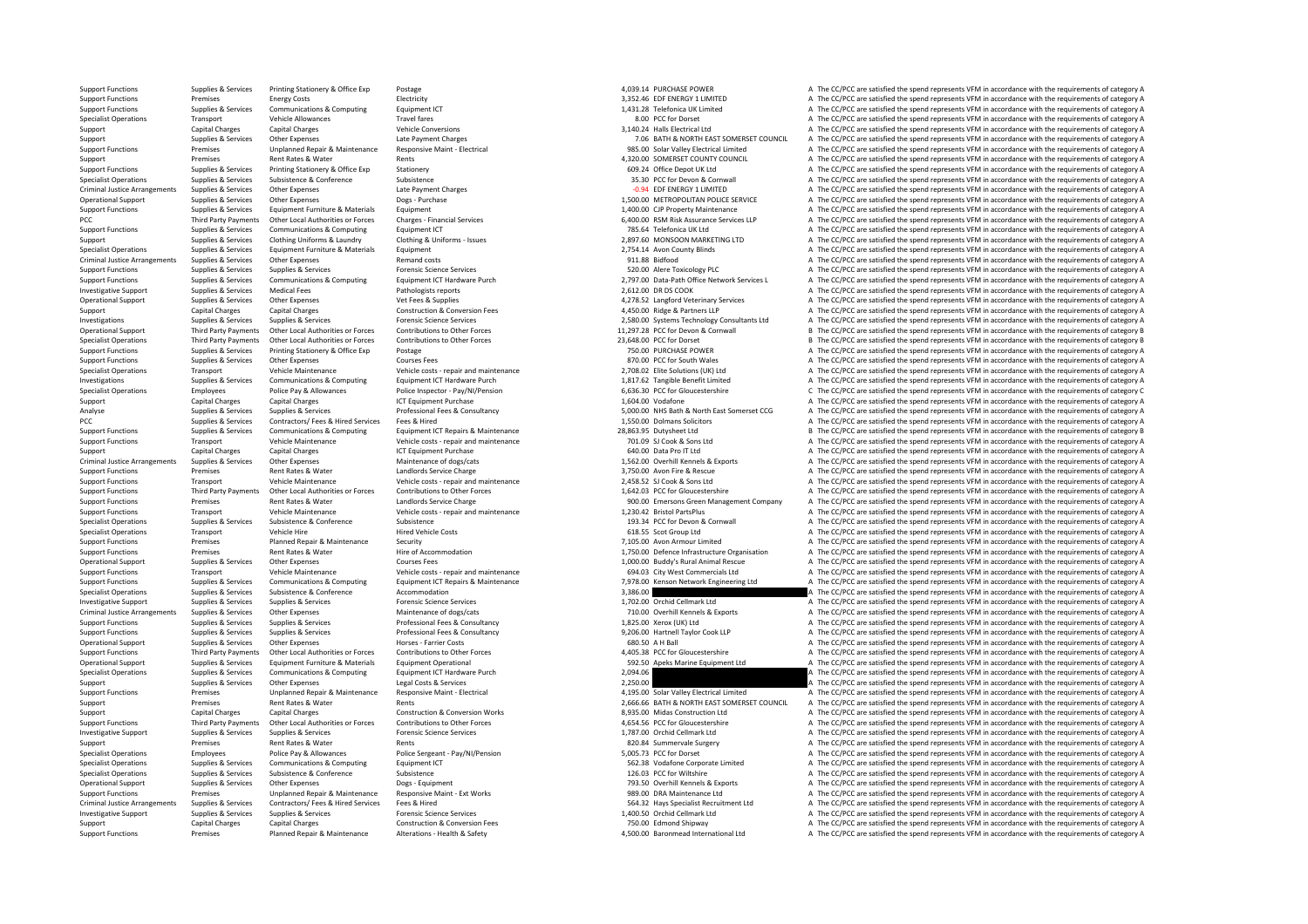Support Transport Vehicle Maintenance Vehicle costs – fuel vehicle costs – fuel and the spend of the spend represents VFM in accordance with the requirements of category B The COPC are satisfied the spend represents VFM in Support Support Support Support Support Support Support Support Support Support Support Support Support Support Support Support Support Support Support Support Support Support Support Support Support Support Support Suppor Transport Vehicle Maintenance Vehicle costs - repair and maintenance and the costs and maintenance of the CONCERT CONCERT ANNIH Autoque and The CONCC are satisfied the spend represents VFM in accordance with the requiremen Support Functions Premises Premises Planned Repair & Maintenance Security Security 1,789.99 SECUREDOR SERVICES A The CC/PCC are satisfied the spend represents VFM in accordance with the requirements of category A Criminal Criminal Justice Arrangements Supplies & Services Contractors/Fees & Hired Services Fees & Hired Services Fees & Hired Services Fees & Hired Pervices Fees & Hired Contractors Fees & Hired Contractors Fees & Hired Contracto Transport Vehicle Maintenance Vehicle costs - repair and maintenance Vehicle costs - repair and maintenance vehicle costs - repair and maintenance 2,321.16 Elite Solutions (UK) Ltd A The CC/PCC are satisfied the spend repr Support Capital Capital Charges Capital Charges ICT Equipment Purchase 2,806.55 Telefonica UK Limited A The CC/PCC are satisfied the spend represents VFM in accordance with the requirements of category A The CC/PCC are sat Transport Vehicle Maintenance Vehicle costs ‐ tyres and tubes 1,562.39 GOODYEAR DUNLOP TYRES UK LTD A The CC/PCC are satisfied the spend represents VFM in accordance with the requirements of category A Support Functions Supplies & Services Communications & Computing Equipment ICT Repairs & Maintenance and a 47,598.00 Capita Secure Information Solutions B The CC/PCC are satisfied the spend represents VFM in accordance wit investigative Summit in Summit Summit Summit Summit Summit Summit Summit Summit Summit Summit Summit Summit Summit Summit Summit Summit Summit Summit Summit Summit Summit Summit Summit Summit Summit Summit Summit Summit Su Support Functions Supplies & Services Equipment Furniture & Materials Equipment Operational 635.00 Vimpex Ltd A The CC/PCC are satisfied the spend represents VFM in accordance with the requirements of category A The CC/PC Support Functions Premises Planned Repair & Maintenance Planned Maint - Fence or Boundaries 3,759.40 Grinters Limited A The CC/PCC are satisfied the spend represents VFM in accordance with the requirements of category A Su Subsistence Bureau Conference Subsistence Supplies Subsistence Supplies Subsistence Subsistence Subsistence Subsistence Subsistence Subsistence Subsistence Subsistence Subsistence Subsistence Subsistence Subsistence A The Analyse Supplies & Services Other Expenses Late Payment Charges Late Payment Charges Late Payment Charges Late Payment Charges Carges and The CC/PCC are satisfied the spend represents VFM in accordance with the requirement Support Functions Supplies & Services Printing Stationery & Office Exp Stationery Stationery exactionery and the Stationery and the Stationery and the Stationery and the CC/PCC are satisfied the spend represents VFM in acc A The CC/PCC are satisfied the spend represents VFM in accordance with the requirements of category A PCC Supplies & Services Contractors/ Fees & Hired Services Fees & Hired 1,094.81 Association Of Police & Crime A The CC/PCC are satisfied the spend represents VFM in accordance with the requirements of category A Support Capital Charges Capital Charges Support Purchase Support Purchase Support Contents of category A The CC/PCC are satisfied the spend represents VFM in accordance with the requirements of category A The Criminal Char Support Functions Supplies A The CC/PCC are satisfied the spend represents VFM in accordance with the requirements of category A<br>A The CC/PCC are satisfied the spend represents VFM in accordance with the requirements of ca Support Capital Charges Capital Charges Vehicle Conversions vehicle Conversions vehicle Conversions 933.38 Halls Electrical Ltd A The CC/PCC are satisfied the spend represents VFM in accordance with the requirements of cat Support Functions Supplies & Services Equipment Functions Equipment Europe Equipment Europe Equipment 1,543.80 PEGASUS CATERING LTD A The CC/PCC are satisfied the spend represents VFM in accordance with the requirements of Support Support Support Other Expenses Legal Fees 3rd Party 2,500.00 2,500.00 A The CC/PCC are satisfied the spend represents VFM in accordance with the requirements of category A Support Functions Transport Vehicle Maintenance Vehicle costs – tyres and tubes – Space 1992.20 GOODYEAR DUNLOP TYRES UK LTD A The CC/PCC are satisfied the spend represents VFM in accordance with the requirements of catego Third Party Payments Other Local Authorities or Forces Contributions to Other Forces and the COLOGO MANUSE AND CONFERINTE AND A THE COPCC are satisfied the spend represents VFM in accordance with the requirements of catego Support Functions Supplies A The CC/PCC are satisfied the spend represents VFM in accordance with the requirements of category A Examport Transport Wehicle Maintenance Mehicle costs - repair and maintenance and the cost of the CONCOL ALTA Mail and the CONCOL ALTA ATHE CONCOLOGY CORRESS TRANSPORT TRANSPORT ON THE CONCOLOGY ATHE CONCORRESS THE CONCORR Support Functions Premises Unplanned Repair & Maintenance Responsive Maint ‐ Ext Works 596.00 AVON ROAD MARK LTD A The CC/PCC are satisfied the spend represents VFM in accordance with the requirements of category A Roads Policing Supplies & Services Printing Stationery & Office Exp Postage Printing Stationery & Office Exp Postage A The CCPCC are satisfied the spend represents VFM in accordance with the requirements of category A The Support Support Support Other Expenses Legal Fees 3rd Party 4,186.70 A The CC/PCC are satisfied the spend represents VFM in accordance with the requirements of category A Support Functions Premises Energy Costs Energy Costs Electricity Electricity Electricity Electricity energy and tubes and tubes and tubes and tubes and tubes and tubes and a constant and the constant and the requirements o Support Functions Transport Vehicle Maintenance Vehicle costs – tyres and tubes 2,099.06 GOODYEAR DUNLOP TYRES UK LTD A The CC/PCC are satisfied the spend represents VFM in accordance with the requirements of category A Su Support Functions Premises Unplanned Repair & Maintenance Vandalism ‐ Forced Entry 3,591.20 Boing Rapid Secure Ltd A The CC/PCC are satisfied the spend represents VFM in accordance with the requirements of category A Trave Analyse Transport Vehicle Allowances Travel fares Travel fares 15,082.66 B The CC/PCC are satisfied the spend represents VFM in accordance with the requirements of category B The Sunniles & Services Printip Stategory B Pro Roads Policing Supplies & Services Printing Stationery & Office Exp Postage 3,273.97 3,373.97 A The CC/PCC are satisfied the spend represents VFM in accordance with the requirements of category A Specialist Operations Supplies & Services Contractors/ Fees & Hired Services Fees & Hired - Cleaning Cells/Vehs 6.00 6.00 A The CC/PCC are satisfied the spend represents VFM in accordance with the requirements of category A The CC/PCC are satisfied the spend represents VFM in accordance with the requirements of category A Support Functions Supplies & Services Contractors/ Fees Alired Services Fees & Hired Pervices Fees & Hired Pervices Fees & Hired Pervices Capital Check Pervices Person and the Company of Tequipment Purchase and the Support Support Capital Charges Capital Charges Capital Charges Support Purchase ICT Equipment Purchase 3,191.73 Telefonica UK Limited A The CC/PCC are satisfied the spend represents VFM in accordance with the requirements of cate Investment Supplies A The CC/PCC are satisfied the spend represents VFM in accordance with the requirements of category A The CC/PCC are satisfied the spend represents VFM in accordance with the requirements of category A Support Support Supplies & Services Other Expenses Legal Fees 3rd Party Party 1,270.83 A The CC/PCC are satisfied the spend represents VFM in accordance with the requirements of category A Support Functions Premises Unplan Support Functions Support Premises Maintenance Responsive Maint-Electrical Maintenance Support Premises Unplanned Repair & Maintenance Responsive Maint-Electrical Maintenance 2,110.00 Solar Valley Electrical Limited A The Investigations Supplies & Services Equipment Furniture & Materials Equipment Operational Equipment Operational 5,925.00 TAP Systems Ltd A The CC/PCC are satisfied the spend represents VFM in accordance with the requirement Support Functions Transport Vehicle Maintenance Vehicle costs - repair and maintenance 701.87 SJ Cook & Sons Ltd A The CC/PCC are satisfied the spend represents VFM in accordance with the requirements of category A Specialist Operations Supplies & Services Subsistence Subsistence Hospitality Hospitality 1.95 Corporate Support HQ Imprest A The CC/PCC are satisfied the spend represents VFM in accordance with the requirements of categor Support Functions Turk of Third Party Payments Other Local Authorities or Forces Contributions to Other Forces<br>
Support Functions and Transport Transport Menicle Maintenance Menicle costs - repair and maintenance and the C Support Functions Transport Vehicle Maintenance Vehicle costs ‐ repair and maintenance Vehicle costs • repair and maintenance 676.86 Tallis Amos Group Ltd A The CC/PCC are satisfied the spend represents VFM in accordance w Specialist Operations Transport Vehicle Allowances Travel fares Travel fares and the specialist Operations of category A The CC/PCC are satisfied the spend represents VFM in accordance with the requirements of category A Investigative Support Support Support Support Support Services Forensic Science Services Forensic Science Services Forensic Science Services and the Services 1,108.00 Orchid Cellmark Ltd A The CC/PCC are satisfied the spen Support Functions Supplies & Services Communications & Computing Equipment ICT Repairs & Maintenance and the Maison of the COPCC are satisfied the spend represents VFM in accordance with the requirements of category C<br>Supp Support Capital Charges Capital Charges Capital Charges Capital Charges ICT Equipment Purchase Standing A The COPCC are satisfied the spend represents VFM in accordance with the requirements of category A Charges Standing Analyse Employees Police Staff Pay & Allowances Staffing Agency Staff Agency and the spend agency and the CC/PCC are satisfied the spend represents VFM in accordance with the requirements of category B Catering Category B Support Functions Supplies & Services Catering Catering Catering Catering Catering Catering Catering Catering Catering Catering Catering 1,745.87 Sodexo Limited A The CC/PCC are satisfied the spend represents VFM in accord Support Functions Support Functions A Supplies A The CC/PCC are satisfied the spend represents VFM in accordance with the requirements of category A,<br>STA The CC/PCC are satisfied the spend represents VFM in accordance with Support Functions Transport Vehicle Maintenance Vehicle costs - tyres and tubes 525.00 CABOT TYRE SERVICE LTD A The CC/PCC are satisfied the spend represents VFM in accordance with the requirements of category A The Crimin Support Functions Supplies & Services Printing Stationery & Office Exp Postage Printing Stationery and Postage Postage 12.00 12.00 12.00 A The CC/PCC are satisfied the spend represents VFM in accordance with the requiremen Support Functions Supplies & Services Communications & Computing Equipment ICT Software Equipment ICT Software 3,117.65 Xerox (UK) Ltd A The CC/PCC are satisfied the spend represents VFM in accordance with the requirements Support Functions Supplies & Services Other Expenses Material Support Expenses Reward Scheme 612.50 AVON & SOM CONSTABULARY CLUB NO 1 A The CC/PCC are satisfied the spend represents VFM in accordance with the requirements Support Functions Transport Vehicle Maintenance Vehicle costs ‐ repair and maintenance vehicle costs • repair and maintenance vehicle costs • repair and maintenance 1,336.98 SJ Cook & Sons Ltd A The CC/PCC are satisfied th Investigative Support Supplies & Services Supplies & Services Forensic Science Services 2,441.50 Orchid Cellmark Ltd <sup>A</sup> The CC/PCC are satisfied the spend represents VFM in accordance with the requirements of category A Support Capital Charges Capital Charges Capital Charges Support Purchase ICT Equipment Purchase Support Support Centres B The CC/PCC are satisfied the spend represents VFM in accordance with the requirements of category B Support Capital Charges Capital Charges Capital Charges ICT Equipment Purchase ICT Equipment Purchase 9,587.10 Softcat Limited A The CC/PCC are satisfied the spend represents VFM in accordance with the requirements of cate Analyse Transport Vehicle Allowances Travel fares Travel fares 17,437.19 and the CC/PCC are satisfied the spend represents VFM in accordance with the requirements of category B Specialist Operations Supplies & Services Equipment Furniture & Materials Equipment Equipment Equipment Equipment Equipment Equipment Category A The CC/PCC are satisfied the spend represents VFM in accordance with the requ Support Functions Support Functions Catering Catering Catering Catering Catering Catering Catering Catering Catering Catering The CC/PCC are satisfied the spend represents VFM in accordance with the requirements of categor oupplies & Services Clothing Uniforms & Laundry Laundry Laundry Coleraing and the state of the CONCOLOGIC AREA CONTENT ATTECC/PCC are satisfied the spend represents VFM in accordance with the requirements of category A rep Investigative Support Supplies & Services Supplies & Services Forensic Science Services Forensic Science Services Forensic Science Services 2,753.00 Key Forensic Services Ltd A The CC/PCC are satisfied the spend represents Specialist Operations Employees Police Pay & Allowances Standby Payments Standby Payments 1,185.00 PCC for Dorset A The CC/PCC are satisfied the spend represents VFM in accordance with the requirements of category A Analyse Employees Police Staff Pay & Allowances Staffing Agency 30 Staffing Agency 30 Analyse AG523.40 Matrix SCM Ltd B The CC/PCC are satisfied the spend represents VFM in accordance with the requirements of category B Analyse Supplies & Services Equipment Furniture & Materials Equipment Equipment Equipment Equipment Pure and the Support Yeovil Imprest A The CC/PCC are satisfied the spend represents VFM in accordance with the requirement Energy Costs Gas Gas Gas Gas Gas 972.21 CORONA ENERGY RETAIL 4 LTD A The CC/PCC are satisfied the spend represents VFM in accordance with the requirements of category A The Support Concerns Concerns Concerns and Concerns C Support Supplies & Services Equipment Furniture & Materials Equipment Operational Equipment Operational 1,061.20 EDGAR BROTHERS A The CC/PCC are satisfied the spend represents VFM in accordance with the requirements of cat Support Functions Supplies & Services Communications & Computing Equipment ICT Hardware Purch examples and the SCOLO COMPUTER COMMING COMPUTER COMPUTER COMPUTER COMPUTER COMPUTER COMPUTER COMPUTER COMPUTER COMPUTER COMPUTE A The CC/PCC are satisfied the spend represents VFM in accordance with the requirements of category A Support Functions Transport Vehicle Maintenance Vehicle costs - repair and maintenance Vehicle costs - repair and maintenance and a The CC/PCC are satisfied the spend represents VFM in accordance with the requirements of c Criminal Justice Arrangements Supplies & Services Contractors/ Fees & Hired Services Fees & Hired Services Fees & Hired Services Fees & Hired Materia has Specialist Recruitment Ltd A The CC/PCC are satisfied the spend repr